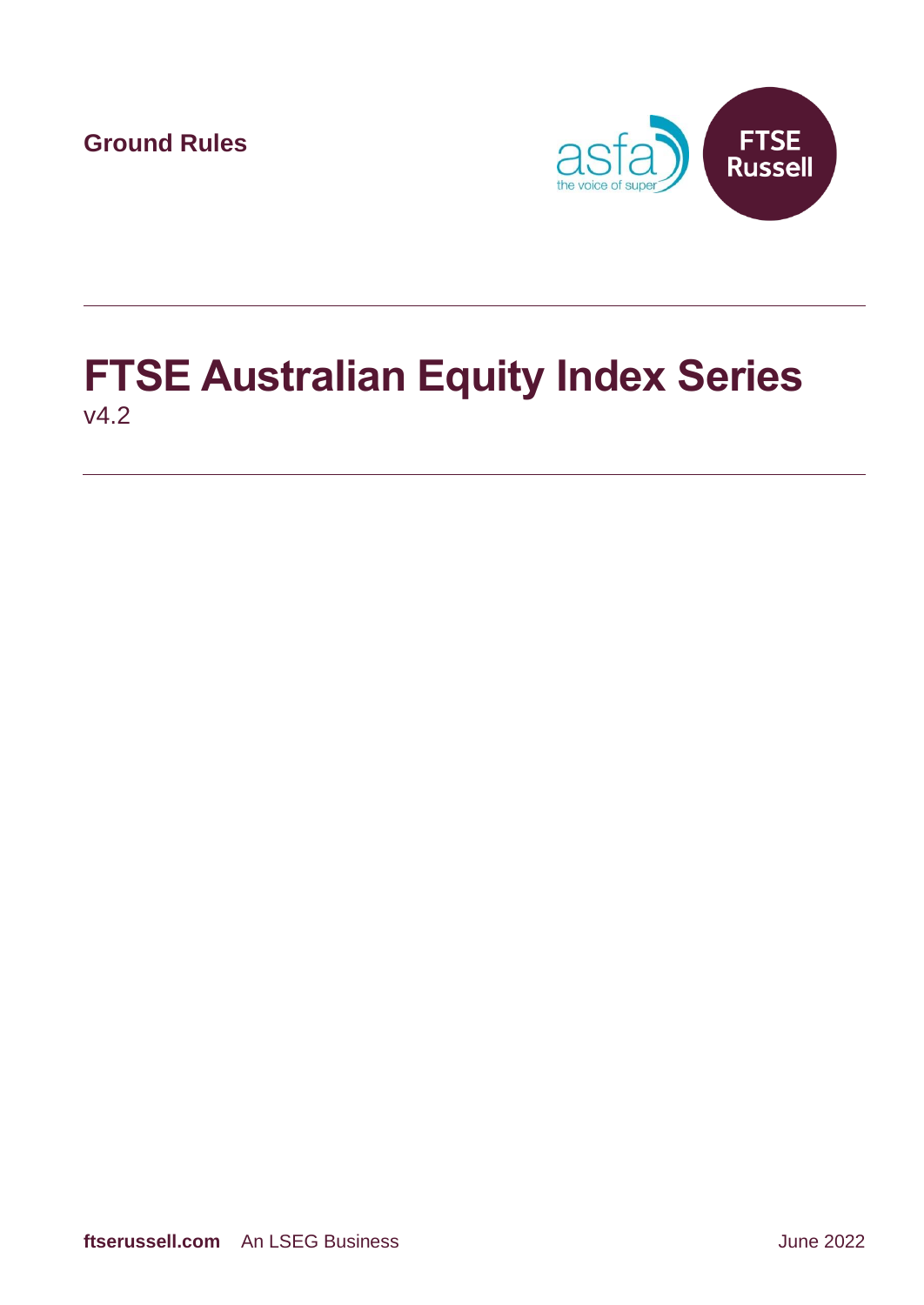

### **Contents**

| 1.0 |                                                      |  |  |  |
|-----|------------------------------------------------------|--|--|--|
| 2.0 |                                                      |  |  |  |
| 3.0 |                                                      |  |  |  |
| 4.0 |                                                      |  |  |  |
| 5.0 | <b>Qualification Criteria and Periodic Review of</b> |  |  |  |
| 6.0 |                                                      |  |  |  |
| 7.0 |                                                      |  |  |  |
| 8.0 |                                                      |  |  |  |
| 9.0 |                                                      |  |  |  |
|     |                                                      |  |  |  |
|     |                                                      |  |  |  |
|     |                                                      |  |  |  |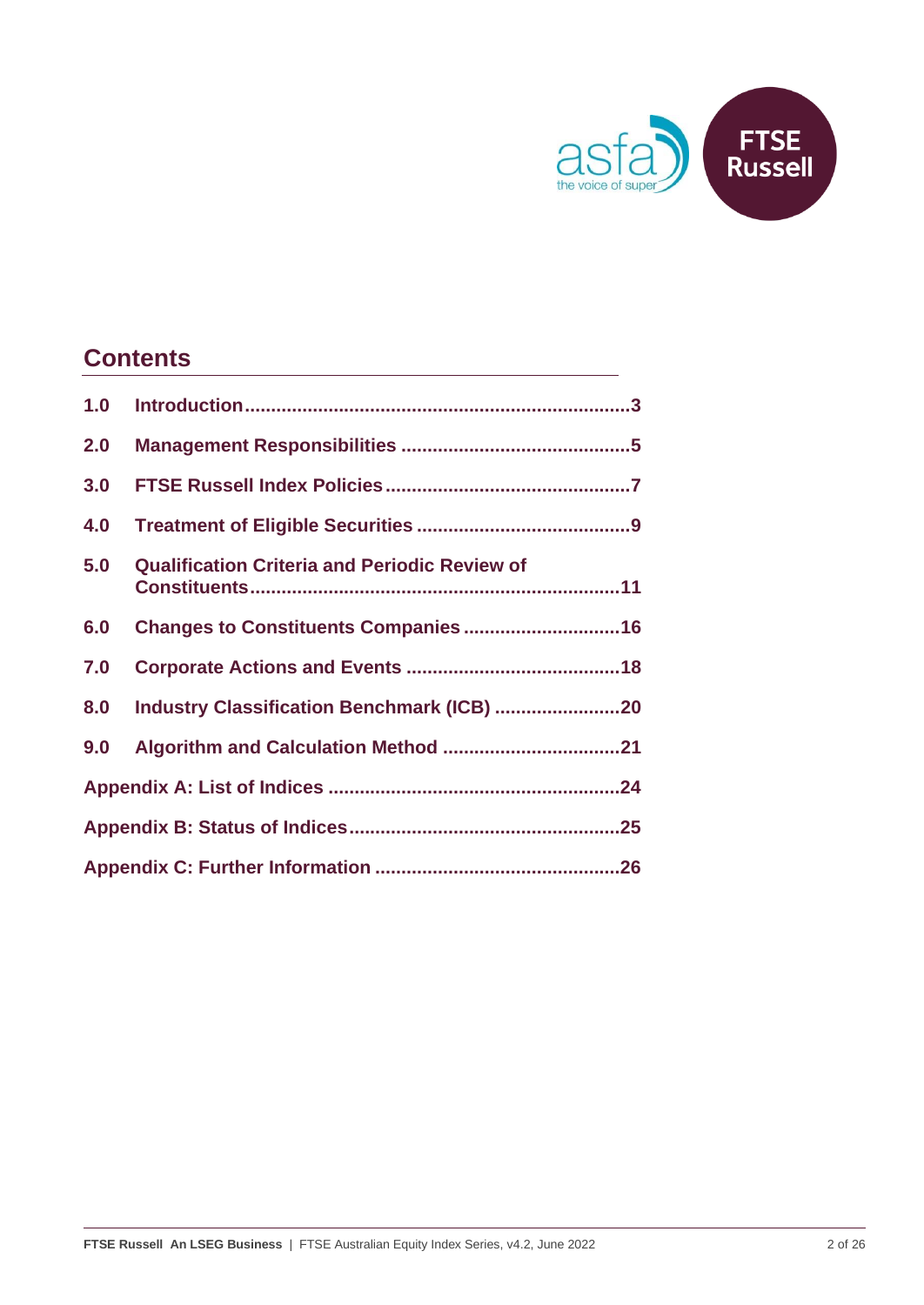

### **Introduction**

#### <span id="page-2-0"></span>**1.0 Introduction**

#### 1.1 **FTSE Australian Equity Index Series**

- 1.1.1 The FTSE Australian Equity Index Series are a comprehensive and complimentary series of taxexempt, tax-adjusted, and unadjusted indices that provide Australian domestic investors with a more accurate representation of performance. In particular the indices;
	- take into account different tax positions of investors
	- allow the number of constituents to expand and contract with the market
	- measure the performance of the major capital segments of the Australian market.
- 1.2 The FTSE Australian Equity Index Series does not take account of ESG factors in its index design.
- 1.3 The FTSE Australian Equity Index Series is comprised of two series
- 1.3.1 **FTSE Australian Companies Index Series**

The FTSE Australian Companies Index Series contains non-tax-adjusted indices.

#### 1.3.2 **FTSE ASFA Australia Index Series**

The FTSE ASFA Australia Index Series are calculated in partnership with the Association of Superannuation Funds of Australia (ASFA), and contains tax-exempt and tax-adjusted indices.

#### 1.4 **Indices included in the FTSE Australian Companies Index Series**

The following indices are included in the FTSE Australian Companies Index Series on a non-taxadjusted basis (for a complete list of indices included in the FTSE Australian Companies Index Series please see Appendix A).

#### 1.4.1 **FTSE Australia All-Share Index**

This index will comprise of all companies within the top 98% of the eligible universe when ranked by full market capitalisation that meet the stated eligibility requirements.

#### 1.4.2 **FTSE Australia 100 Index**

This index comprises the 100 largest companies by full market capitalisation of the FTSE Australia All-Share Index.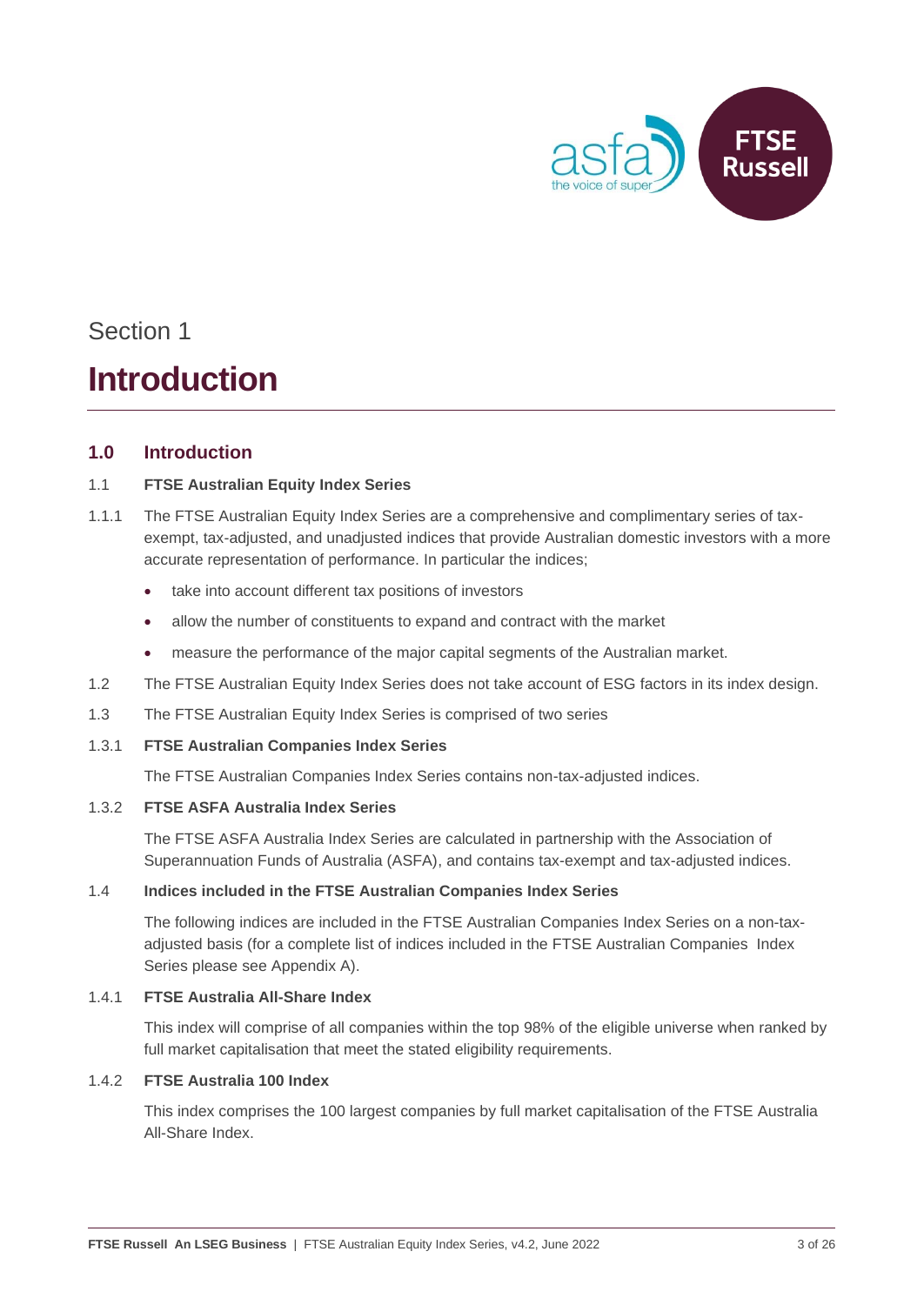#### 1.4.3 **FTSE Australia 200 Index**

The index comprises the 200 largest companies by full market capitalisation of the FTSE Australia All-Share Index

#### 1.4.4 **FTSE Australia 300 Index**

This index comprises the 300 largest companies within the eligible universe when ranked by full market capitalisation that meet the stated eligibility requirements.

#### 1.4.5 **FTSE Australian Small Cap Companies Index**

This index comprises the companies in the FTSE Australia All-Share Index, but excludes the companies in the FTSE Australia 200 Index

#### 1.4.6 **FTSE Australian Companies Sector Indices**

The FTSE Australian Companies Sector Indices are calculated on all the indices within the FTSE Australian Companies Index Series and are based on the Industry Classification Benchmark.

#### 1.5 **Indices included in the FTSE ASFA Australia Index Series**

The FTSE ASFA Australia Index Series comprises the same indices and constituent companies as the FTSE Australian Companies Index Series but incorporates the additional calculation elements of (1) income tax treatment, (2) franking credits and (3) off-market buy-backs. For a complete list of indices included in the FTSE ASFA Australia Index Series please see Appendix A.

#### 1.6 **FTSE Russell**

FTSE Russell is a trading name of FTSE International Limited, Frank Russell Company, FTSE Global Debt Capital Markets Limited (and its subsidiaries FTSE Global Debt Capital Markets Inc. and FTSE Fixed Income Europe Limited), FTSE Fixed Income LLC, The Yield Book Inc and Beyond Ratings.

- 1.7 FTSE Russell hereby notifies users of the index series that it is possible that circumstances, including external events beyond the control of FTSE Russell, may necessitate changes to, or the cessation of, the index series and therefore, any financial contracts or other financial instruments that reference the index series or investment funds which use the index series to measure their performance should be able to withstand, or otherwise address the possibility of changes to, or cessation of, the index series.
- 1.8 Index users who choose to follow this index or to buy products that claim to follow this index should assess the merits of the index's rules-based methodology and take independent investment advice before investing their own or client funds. No liability whether as a result of negligence or otherwise is accepted by FTSE Russell for any losses, damages, claims and expenses suffered by any person as a result of:
	- any reliance on these Ground Rules, and/or
	- any errors or inaccuracies in these Ground Rules, and/or
	- any non-application or misapplication of the policies or procedures described in these Ground Rules, and/or
	- any errors or inaccuracies in the compilation of the Index or any constituent data.

#### 1.9 **These Ground Rules**

1.9.1 These Ground Rules provide information about the publication of the FTSE Australian Equity Index Series and set out the methodology underlying the FTSE Australian Equity Index Series. Copies of the Ground Rules are available from FTSE Russell on the website [www.ftserussell.com.](http://www.ftserussell.com/)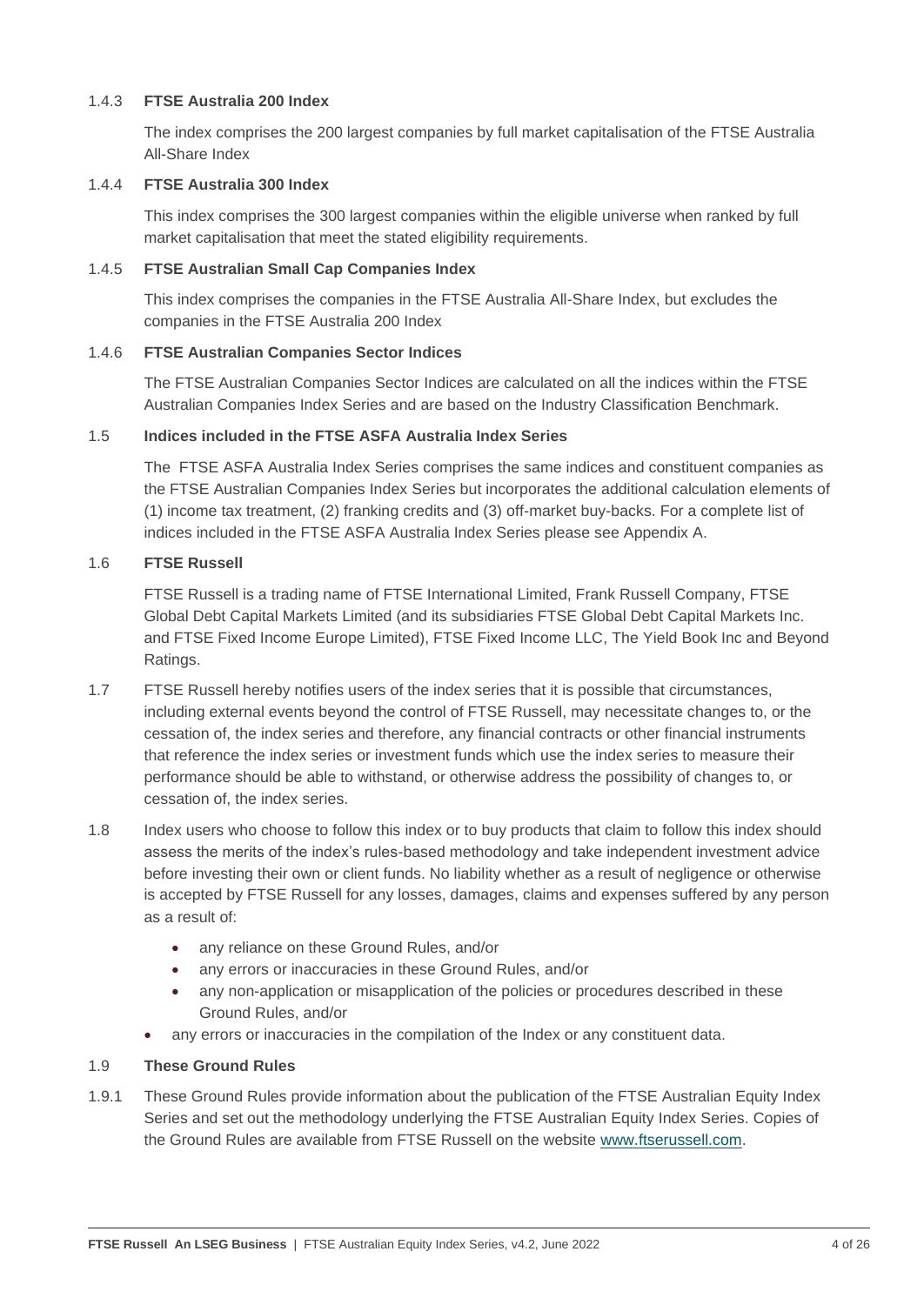

## **Management Responsibilities**

#### <span id="page-4-0"></span>**2.0 Management Responsibilities**

#### 2.1 **FTSE International Limited (FTSE)**

- 2.1.1 FTSE is the benchmark administrator of the index series. 1
- 2.1.2 FTSE is responsible for the daily calculation, production and operation of the Index Series and will:
	- maintains records of the index weightings of all constituents;
	- make changes to the constituents and their weightings in accordance with the Ground Rules;
	- carry out the periodic index reviews of the Index Series and apply the changes resulting from the reviews as required by the Ground Rules;
	- publish changes to the constituent weightings resulting from their ongoing maintenance and the periodic reviews;
	- disseminate the indices.
- 2.1.3 Daily index profiles of the real time and end of day indices are identical. Constituent weightings in the real time indices are used in the calculation of the end of day indices.
- 2.1.4 FTSE is responsible for monitoring the performance of the indices within the FTSE Australian Equity Index Series throughout the trading day and determines whether the status of each Index is Firm, Indicative or Held (see Appendix B).

#### 2.2 **FTSE Russell External Advisory Committees**

- 2.2.1 To assist in the oversight of the indices, FTSE Russell has established the following advisory committees, consisting of senior market practitioners, providing guidance (as stipulated in their terms of reference) to ensure FTSE Russell indices continue to reflect their underlying market:
	- FTSE Russell Asia Pacific Regional Equity Advisory Committee
	- **FTSE Nationality Advisory Committee**
	- FTSE Russell Industry Classification Advisory Committee
	- **FTSE Russell Policy Advisory Board**

<sup>&</sup>lt;sup>1</sup> The term administrator is used in this document in the same sense as it is defined in Regulation (EU) 2016/1011 of the European Parliament and of the Council of [8 June 2016 on indices used as benchmarks in financial instruments and financial contracts or to](http://eur-lex.europa.eu/legal-content/EN/TXT/PDF/?uri=CELEX:32016R1011&from=EN)  [measure the performance of investment funds](http://eur-lex.europa.eu/legal-content/EN/TXT/PDF/?uri=CELEX:32016R1011&from=EN) (the European Benchmark Regulation) an[d The Benchmarks \(Amendment and](https://www.legislation.gov.uk/uksi/2019/657/made)  [Transitional Provision\) \(EU Exit\) Regulations 2019](https://www.legislation.gov.uk/uksi/2019/657/made) (the UK Benchmark Regulation).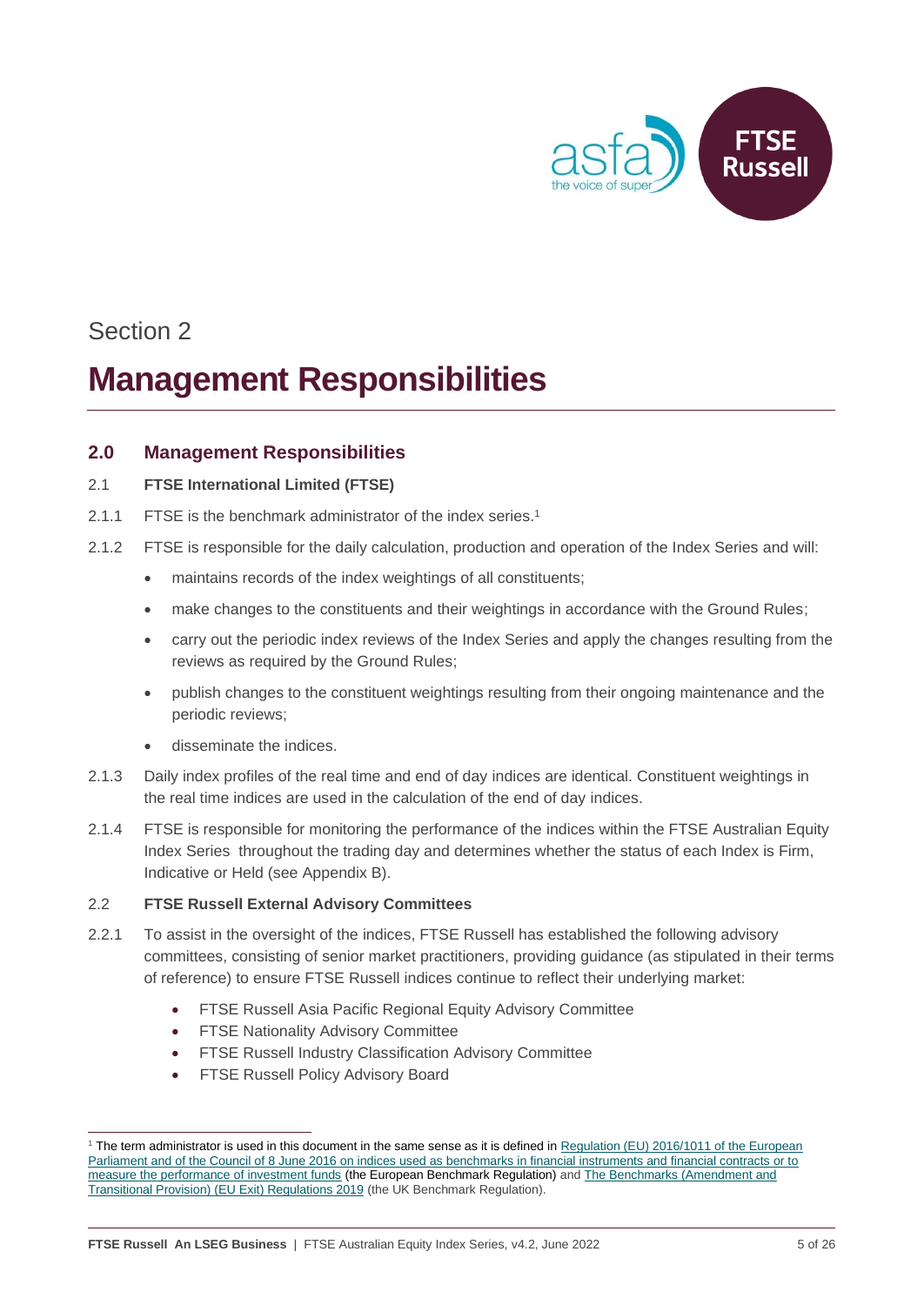2.2.2 The Terms of Reference of the FTSE external advisory committees are set out on the FTSE Russell website and can be accessed using the following link:

#### [Terms of Reference](https://www.ftserussell.com/governance/terms-reference)

[FTSE\\_Russell\\_Policy\\_Advisory\\_Board.pdf](https://research.ftserussell.com/products/downloads/FTSE_Russell_Policy_Advisory_Board.pdf)

#### 2.3 **Amendments and to These Ground Rules**

2.3.1 These Ground Rules shall be subject to regular review (at least once a year) by FTSE Russell to ensure that they continue to best reflect the aims of the index series. Any proposals for significant amendments to these Ground Rules will be subject to consultation with FTSE Russell advisory committees and other stakeholders if appropriate. The feedback from these consultations will be considered by the FTSE Russell Index Governance Board before approval is granted.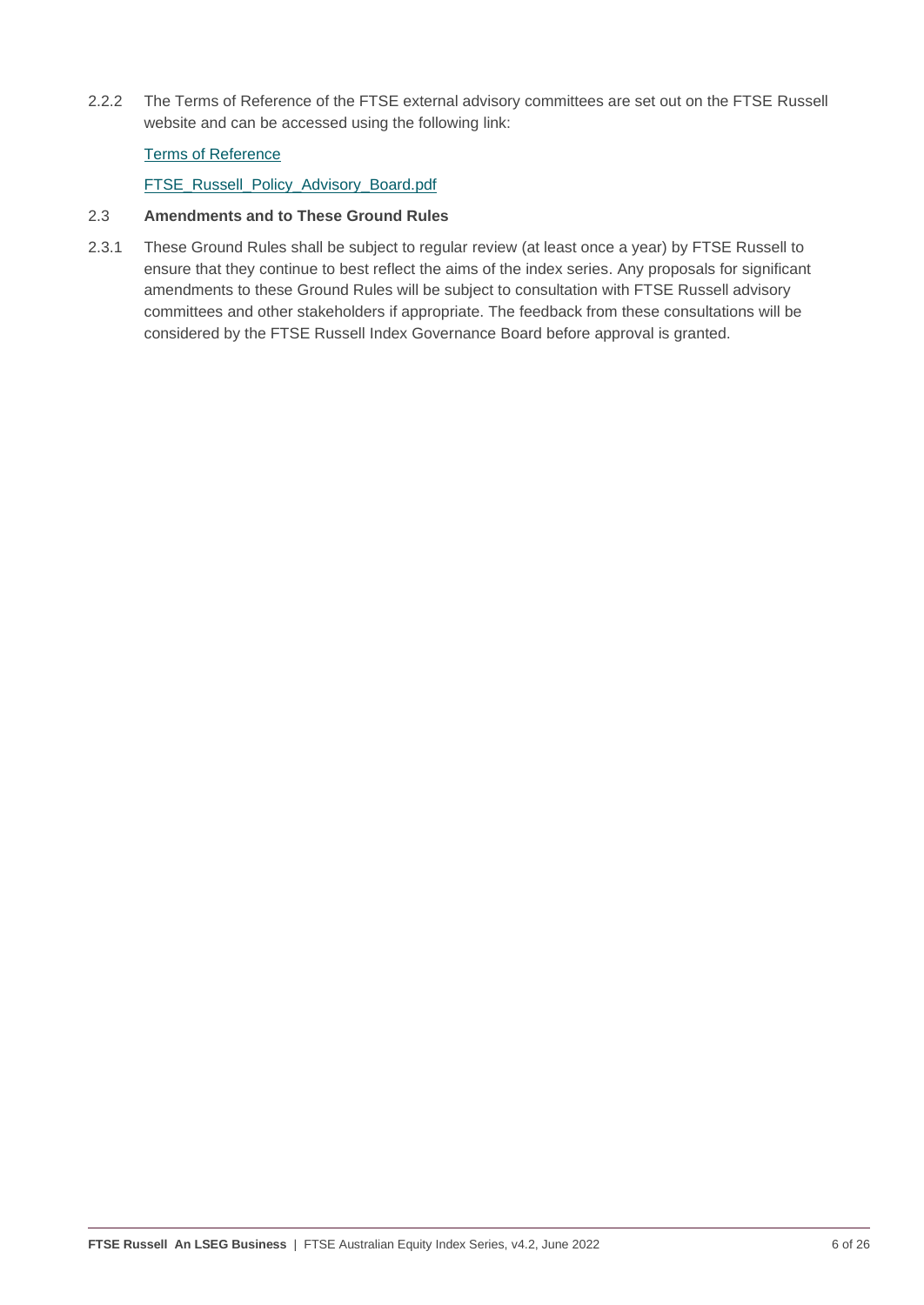

## Section 3 **FTSE Russell Index Policies**

#### <span id="page-6-0"></span>**3.0 FTSE Russell Index Policies**

These Ground Rules should be read in conjunction with the following policy documents which can be accessed using the links below:

#### 3.1 **Corporate Actions and Events Guide**

3.1.1 Full details of changes to constituent companies due to corporate actions and events can be accessed in the Corporate Actions and Events Guide using the following link:

#### [Corporate\\_Actions\\_and\\_Events\\_Guide.pdf](https://research.ftserussell.com/products/downloads/Corporate_Actions_and_Events_Guide.pdf)

#### 3.1 **Statement of Principles for FTSE Russell Equity Indices (the Statement of Principles)**

Indices need to keep abreast of changing markets and the Ground Rules cannot anticipate every eventuality. Where the Ground Rules do not fully cover a specific event or development, FTSE Russell will determine the appropriate treatment by reference to the Statement of Principles which summarises the ethos underlying FTSE Russell's approach to index construction. The Statement of Principles is reviewed annually and any changes proposed by FTSE Russell are presented to the FTSE Russell Policy Advisory Board for discussion before approval by FTSE Russell's Product Governance Board.

The Statement of Principles can be accessed using the following link:

[Statement\\_of\\_Principles.pdf](https://research.ftserussell.com/products/downloads/Statement_of_Principles.pdf)

#### 3.2 **Queries and Complaints**

FTSE Russell's complaints procedure can be accessed using the following link:

Benchmark Determination Complaints Handling Policy.pdf

#### 3.3 **Index Policy for Trading Halts and Market Closures**

3.3.1 Guidance for the treatment of index changes in the event of trading halts or market closures can be found using the following link:

Index Policy for Trading Halts and Market Closures.pdf

- 3.4 **Index Policy in the Event Clients are Unable to Trade a Market or a Security**
- 3.4.1 Details of FTSE Russell's treatment can be accessed using the following link:

[Index\\_Policy\\_in\\_the\\_Event\\_Clients\\_are\\_Unable\\_to\\_Trade\\_a\\_Market\\_or\\_a\\_Security.pdf](https://research.ftserussell.com/products/downloads/FTSE_Russell_Index_Policy_in_the_Event_Clients_are_Unable_to_Trade_a_Market_or_a_Security.pdf)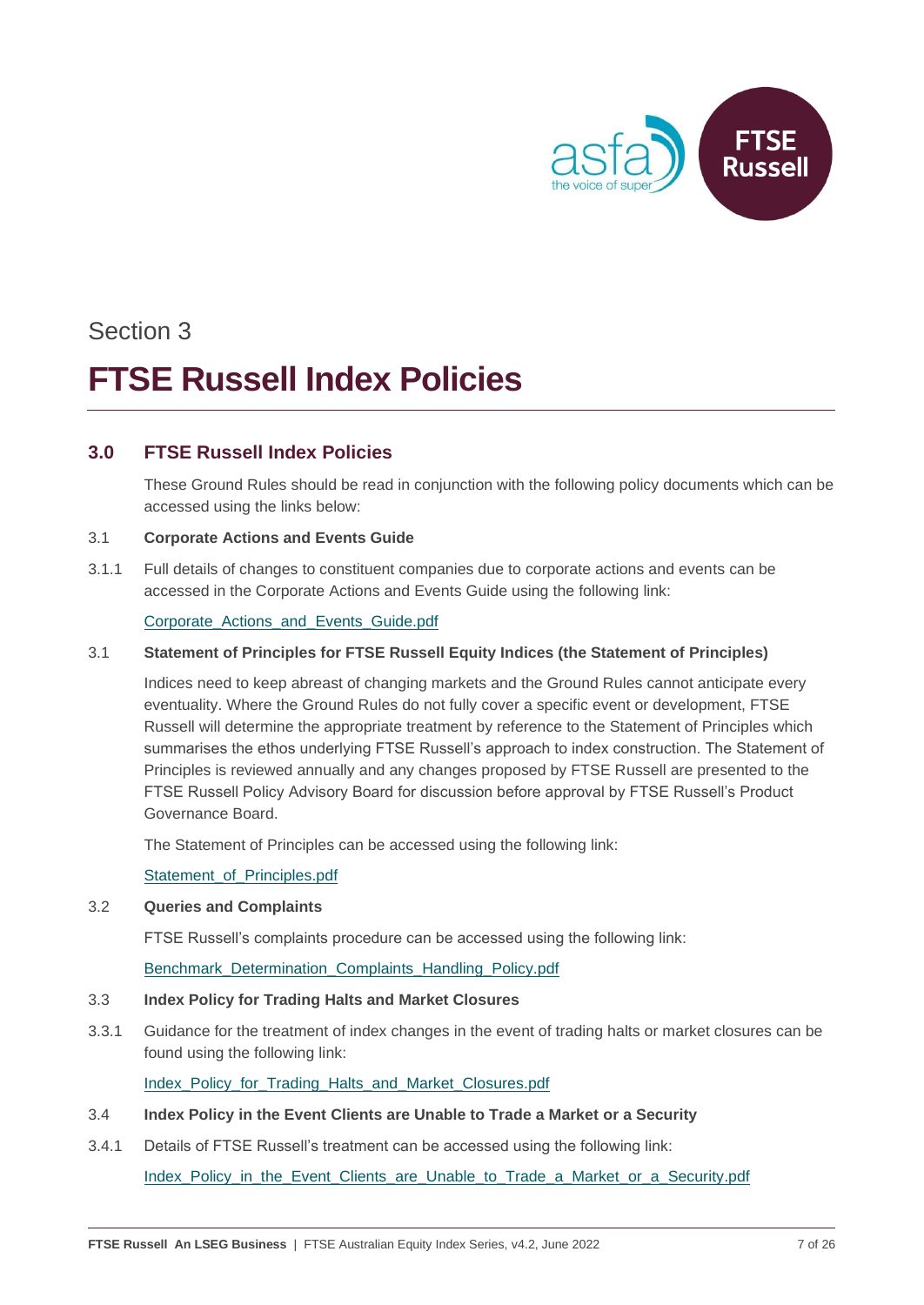#### 3.5 **Recalculation Policy and Guidelines**

3.5.1 The indices within the FTSE Australian Equity Index Series are recalculated whenever significant errors or distortions occur. Users of the Index Series are notified through appropriate media.

For further information refer to the FTSE Russell Recalculation Policy and Guidelines document which is available from the FTSE Russell website using the link below or by contacting [info@ftserussell.com](mailto:info@ftserussell.com)

[Recalculation\\_Policy\\_and\\_Guidelines\\_Equity\\_Indices.pdf](https://research.ftserussell.com/products/downloads/Equity_Index_Recalculation_Policy_and_Guidelines.pdf)

#### 3.6 **Policy for Benchmark Methodology Changes**

3.6.1 Details of FTSE Russell's policy for making benchmark methodology changes can be accessed using the following link:

Policy for Benchmark Methodology Changes.pdf

#### 3.7 **FTSE Russell Governance Framework**

3.7.1 To oversee its indices, FTSE Russell employs a governance framework that encompasses product, service and technology governance. The framework incorporates the London Stock Exchange Group's three lines of defence risk management framework and is designed to meet the requirements of the IOSCO Principles for Financial Benchmarks<sup>2</sup>, the European benchmark regulation<sup>3</sup> and the UK benchmark regulation<sup>4</sup>. The FTSE Russell Governance Framework can be accessed using the following link:

[FTSE\\_Russell\\_Governance\\_Framework.pdf](https://research.ftserussell.com/products/downloads/FTSE_Russell_Governance_Framework.pdf)

<sup>2</sup> IOSCO Principles for Financial Benchmarks Final Report, FR07/13 July 2013

<sup>&</sup>lt;sup>3</sup> Regulation (EU) 2016/1011 of the European Parliament and of the Council of 8 June 2016 on indices used as benchmarks in financial

instruments and financial contracts or to measure the performance of investment funds

<sup>4</sup> The Benchmarks (Amendment and Transitional Provision) (EU Exit) Regulations 2019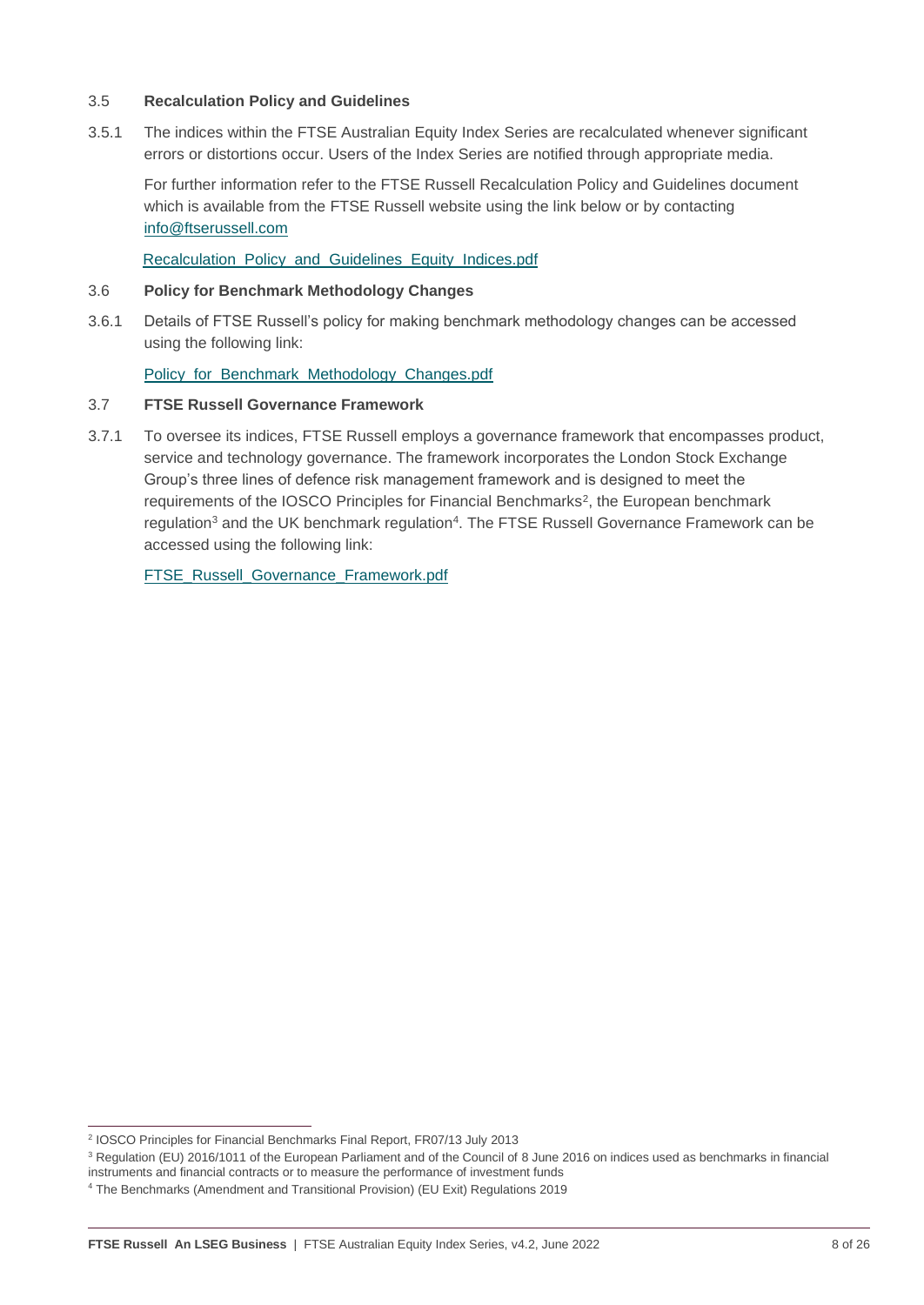

## **Treatment of Eligible Securities**

### <span id="page-8-0"></span>**4.0 Treatment of Eligible Securities**

#### 4.1 **Determining Eligible Companies**

- 4.1.1 FTSE normally assigns a company to the country in which it is incorporated and has its primary listing. A Company incorporated in Australia and listed on the Australian Securities Exchange is usually eligible for inclusion in the Index Series review universe. A company's index country assignment is reviewed whenever there is a material change.
- 4.1.2 If a company is not incorporated in Australia but has its primary listing as determined by liquidity in Australia, FTSE normally allocates that company to Australia. However, FTSE may also take other factors into account including, but not limited to, the investor protection regulations under which the company is governed, the country in which the company is resident for tax purposes, market perception and currency of trading.
- 4.1.3 The country allocation of a company is reassessed at the periodic reviews, whenever there is a material change in its geographic status.

#### 4.2 **Classes Included**

4.2.1 FTSE periodically reviews the classes of eligible securities.

#### 4.3 **Eligible Securities**

Australian companies with Ordinary and preferred equity securities listed on the Australian Securities Exchange are eligible for inclusion in the Index Series, subject to Rule 4.1.

#### 4.4 **Ineligible Securities**

The following are not considered as eligible securities:

- CHESS Depositary Receipts
- Convertible preference shares and loan stocks
- Companies whose primary business is to hold equity and other investments (an Industry Classification Benchmark (ICB) classification of 8980) (New ICB Classification 302040).
- Exchange Traded Funds (ETFs) and companies whose share price is a direct derivation of the values of its holdings (e.g. mutual funds).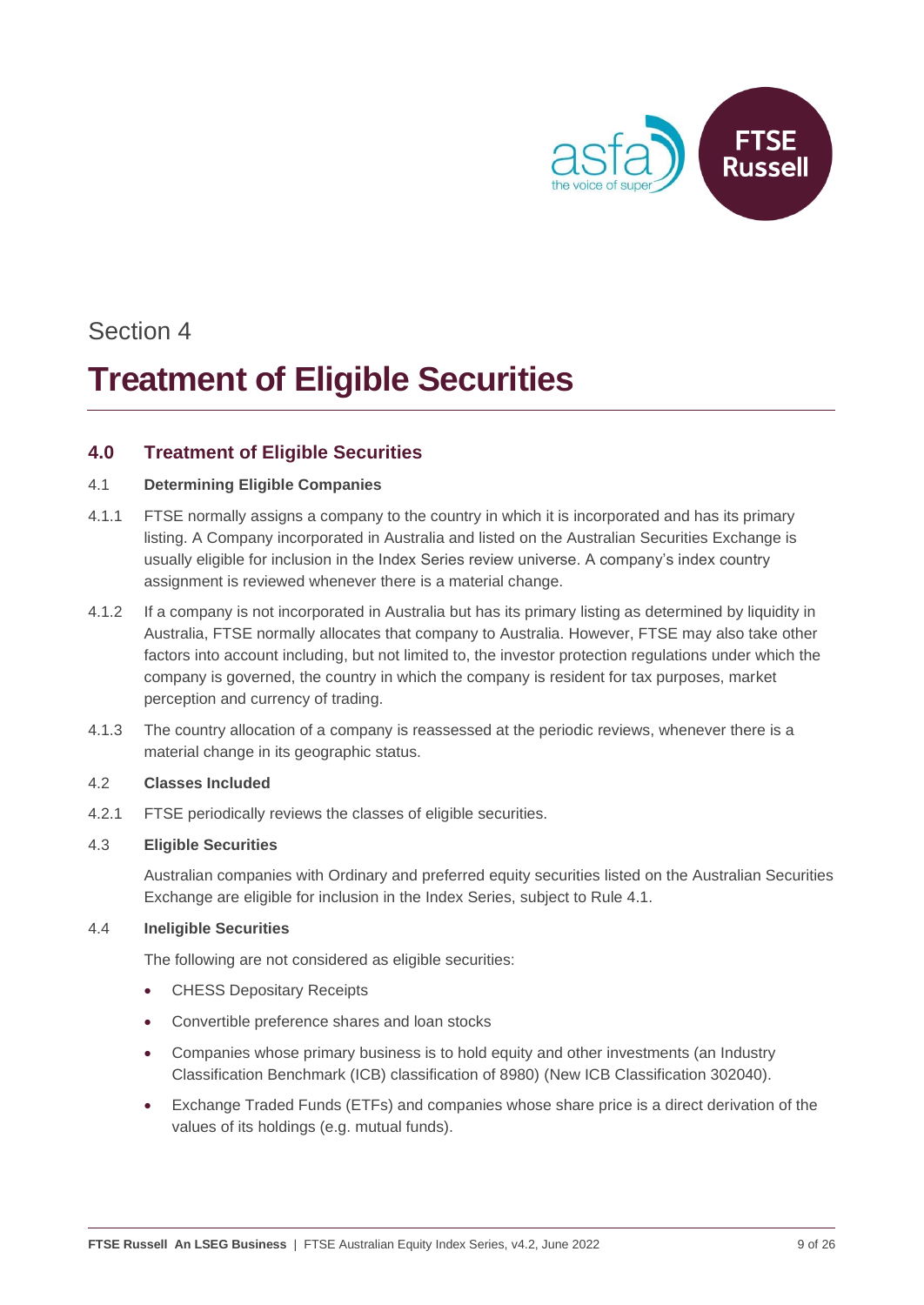#### 4.5 **Stapled Units**

4.5.1 Where a stapled unit comprises an eligible security and a non eligible security (such as non equity or an Investment Trust structure) the unit will not be eligible for inclusion.

#### 4.6 **Tracking Stocks**

4.6.1 For treatment of tracking stocks please see Corporate Actions and Events Guide.

#### 4.7 **Minimum Voting Rights**

- 4.7.1 Companies assigned a developed market nationality are required to have greater than 5% of the company's voting rights (aggregated across all of its equity securities, including, where identifiable, those that are not listed or trading) in the hands of unrestricted shareholders or they will be deemed ineligible for index inclusion. Emerging market securities are not subject to this requirement.
- 4.7.2 Existing constituents with a developed market nationality who do not currently meet the above requirement have a 5 year grandfathering period to comply. If subsequently they continue to fail the minimum voting rights requirement they will be removed from FTSE Russell indices at the September 2022 review.
- 4.7.3 The percentage of a company's voting rights in public hands is calculated as:

#### The number of votes in the hands of shareholders that are unrestricted as determined by the application of FTSE Russell free float definitions

The total number of votes conferred by the shares oustanding of all the company's voting securities including those that have not been admitted to trading on a regulated venue

**For example,** Company A has 100m listed Class A shares each conferring one vote, free float is 65%. It also has 300m unlisted Class B shares each conferring 10 votes.

The test to assess whether the listed Class A line has the required greater than 5% of the company's voting rights is as follows:

> 65m (i. e. 100m Class A voting rights ∗ 65% float)  $3.1$ bn (i. e. 100m Class A + 3bn Class B

= 2.097% of the company ′s voting rights in public hands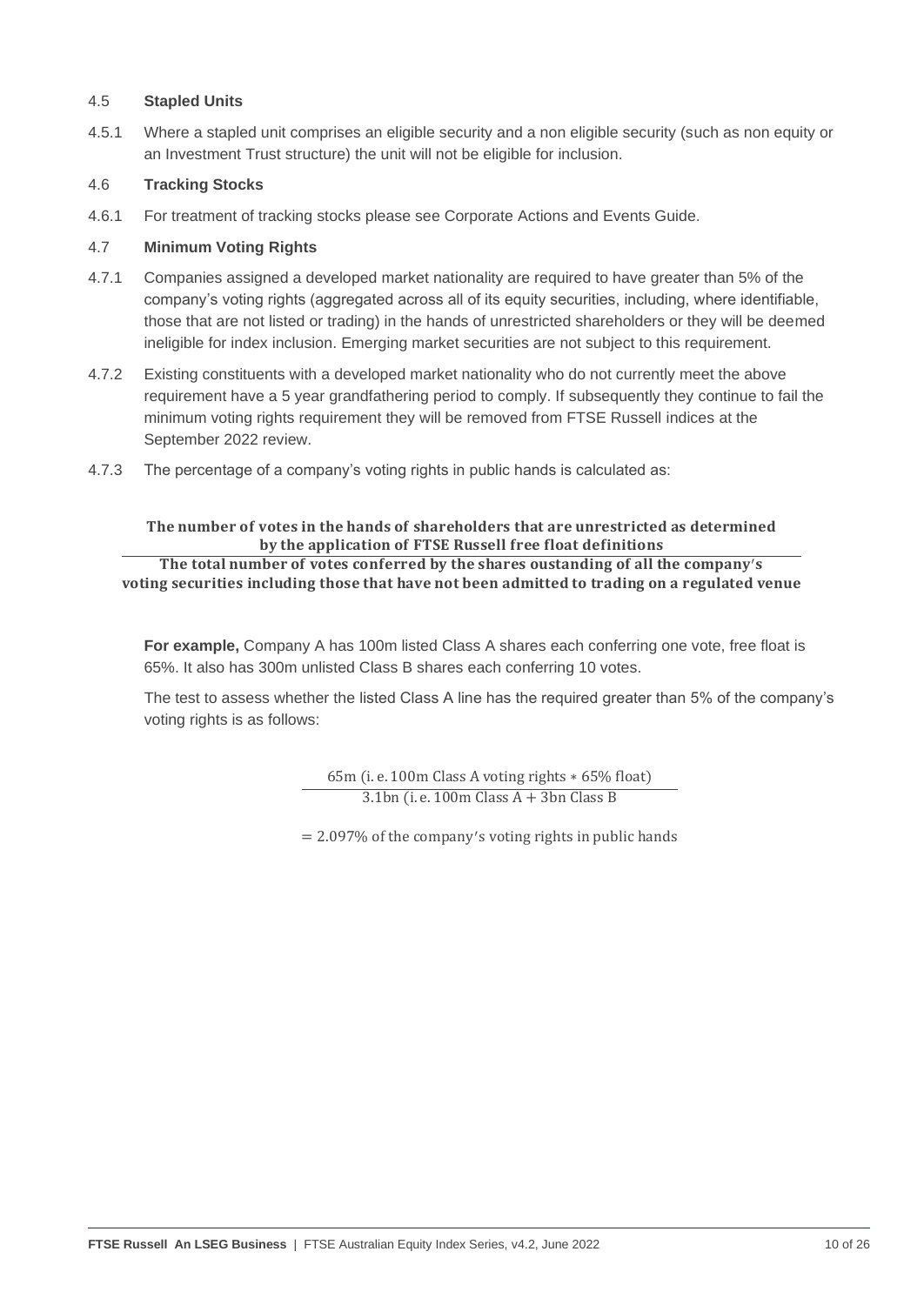

## **Qualification Criteria and Periodic Review of Constituents**

### <span id="page-10-0"></span>**5.0 Qualification Criteria and Periodic Review of Constituents**

Each index in the FTSE Australian Companies Index Series and its corresponding index in the FTSE ASFA Australia Index Series will comprise the same constituent companies.

The constituents for each index in the FTSE ASFA Australia Index Series will be updated at the same time as the corresponding index in the FTSE Australian Companies Index Series as set out in Sections 5, 6 and 7.

#### 5.1 **Review Dates**

5.1.1 All indices under the FTSE Australian Equity Index Series are reviewed on a semi-annual basis in March and September.

Constituent changes are implemented after the close of business on the third Friday of the review month (i.e. effective Monday). Data used in the review process is taken after the close of business on the Monday 4 weeks prior to the review effective date of the review month.

#### 5.2 **Review Process**

- 5.2.1 The review universe is comprised of all eligible securities that satisfy Rule 4.3.
- 5.2.2 Companies are ranked by their full market capitalisation (i.e. before the application of any investability weightings) in descending order.
- 5.2.3 Following the application of the three screens detailed below, the remaining securities form the Index Universe.

#### 5.3 **Screen One - Size**

- 5.3.1 At the March and September reviews, companies whose full market capitalisation falls within the top 98% of the full market capitalisation of the review universe (see Rule 5.2.1) are added to the FTSE Australia All-Share Index, providing they meet all the relevant eligibility criteria (see Rules 5.3 to 5.6).
- 5.3.2 Companies whose full market capitalisation is less than the bottom 1% of the full market capitalisation of the review universe (see Rule 5.2.1) are deleted from the FTSE Australia All-Share Index.
- 5.3.3 At the sole discretion of FTSE the percentage figures in Rules 5.3.1 and 5.3.2 may be adjusted by the performance of the FTSE Australian Small Cap Companies Index at the March and September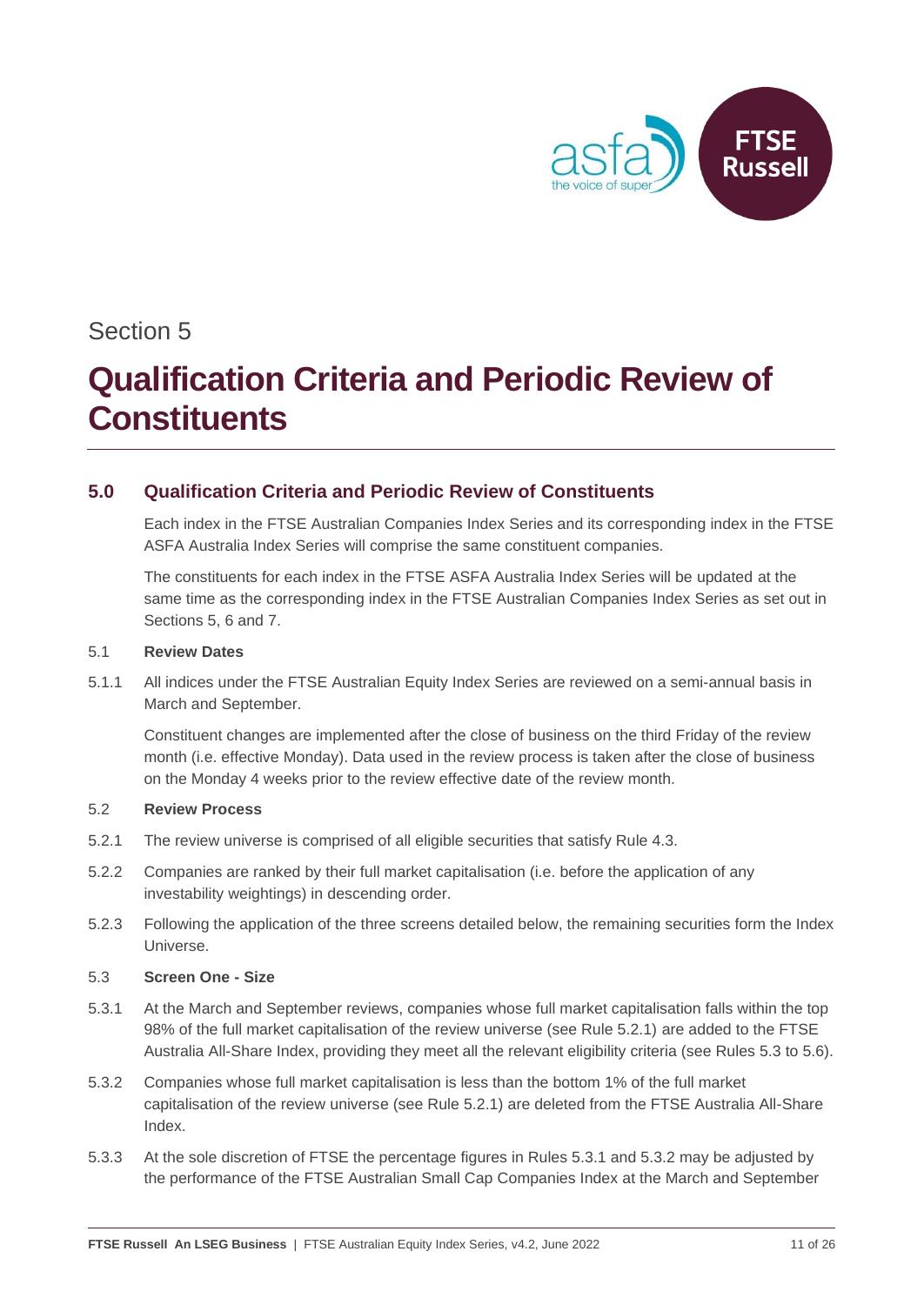periodic review so that, in FTSE's opinion, the index better reflects the investable market. This rule will be activated by the liquidity of securities in the review universe as detailed in Rule 5.4.2.

If at the semi-annual review in September, Rule 5.4.2 is applied, the price performance of the FTSE Australian Small Cap Companies Index is used to adjust the top 98% cut-off of the full market capitalisation of the review universe. For example, if the market capitalisation of the company at the 98% cut-off in March is AUD 150 million and the FTSE Australian Small Cap Companies Index had a performance of -40%, then the 98% cut-off for the September semi-annual review is AUD 90 million (AUD 150 m \* ( 1 - 40% )). This market value is then used to determine the 98% and 99% cut-offs in Rules 5.3.1 and 5.3.2.

If at the next semi-annual review Rule 5.4.2 is not activated then the size criteria process as detailed in Rules 5.3.1 and 5.3.2 will be applied.

#### 5.4 **Screen Two – Liquidity**

5.4.1 Each security is tested for liquidity on a semi-annual basis in March and September by calculation of its monthly median daily trading volume

Liquidity will be calculated for the March review from the first business day of March of the previous year to the review cut-off date in February and for the September review from the first business day of September of the previous year to the review cut-off date in August. When calculating the median of daily trading volume per month of any security for a particular month, a minimum of 5 trading days in that month must exist, otherwise the month will be excluded from the test.

For each month, the daily trading volume for each security is calculated as a percentage of the shares in issue for that day adjusted by the free float at the review cut-off date. These daily values are then ranked in descending order and the median is taken by selecting the value for the middle ranking day if there is an odd number of days and the mean of the middle two if there is an even number of days.

Daily totals with zero trades are included in the ranking; therefore a security that fails to trade for more than half of the days in a month will have a zero median trading volume for that month.

Any period of suspension will not be included in the test.

The liquidity test will be applied on a pro-rata basis where the testing period is less than 12 months.

- A. Securities which do not turnover at least 0.05% of their free float adjusted shares based on their median daily trading volume per month in ten of the twelve months prior to a semi-annual review, are not be eligible for inclusion in the Index Series.
- $B_{\perp}$ Constituents failing to trade at least 0.04% of its free float adjusted shares based on its median daily trading volume per month for more than four of the twelve months prior to a full market review are removed.
- $C_{-}$ New issues which do not have a twelve month trading record must have a minimum three month trading record when reviewed. They must turnover at least 0.05% of their free float adjusted shares based on their median daily trading volume each month, on a pro-rata basis since listing\*. This rule will not apply to new issues added under the Fast Entry Rule (see Rule 6.1)

\*When testing liquidity the free float weight as at the last date in the testing period will be used for the calculation for the whole of that period.

- D. In assessing liquidity, data will be obtained from the Australian Security Exchange.
- 5.4.2 At the sole discretion of FTSE the above percentage figures may be adjusted by up to 0.01% at the March and September periodic reviews so that, in FTSE's opinion, the index better reflects the liquid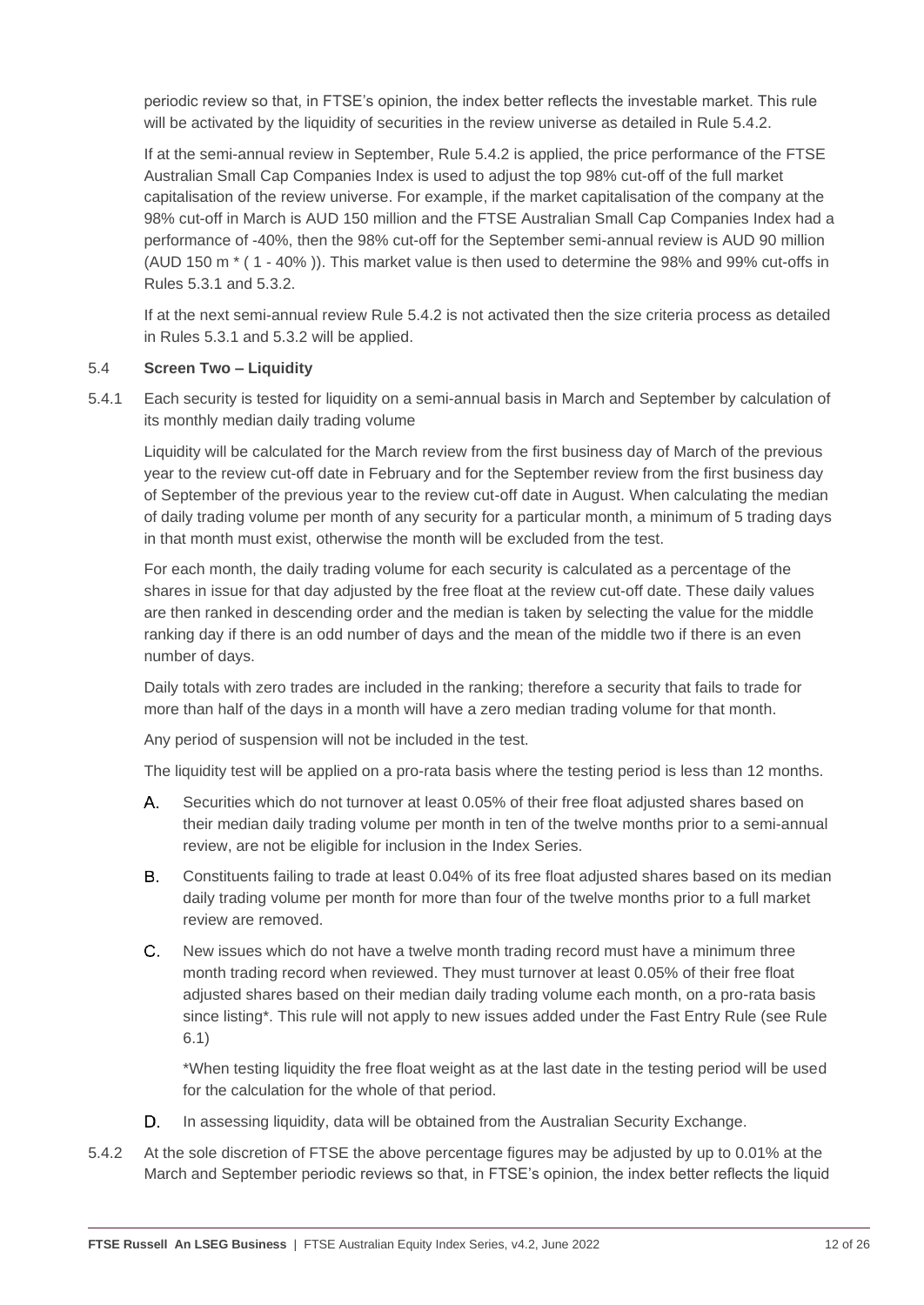investable market of the region. This discretion may only be exercised across the whole market and may not be applied to individual securities.

This rule will be presented to the FTSE Russell Index Governance Board for endorsement when the number of securities that pass the liquidity rule in Rule 5.4.1.A is less than 300 for securities that are above 98% of the full market capitalisation of the review universe (see Rule 5.3.1). This rule, at the sole discretion of FTSE will also activate the size adjustment criteria in Rule 5.3.3.

If at the next semi-annual review 300 or more securities pass the liquidity rule as detailed above, the normal liquidity screening process will be applied (see Rule 5.4.1).

5.4.3 New issues, which do not qualify as early entrants as defined under Rule 6.1 will become eligible for inclusion at the next semi-annual review of constituents providing they have, since the commencement of Official non-conditional trading, a minimum trading record of at least 3 trading months prior to the date of the review and turnover as defined under Rule 5.4.1.C.

The inclusion of early entries as defined under Rule 6.1 will not require a minimum trading record.

#### 5.5 **Screen Three – Free Float**

- A. A security that has a free float of 5% or less will be ineligible for the index.
- В. A security that has a free float greater than 5% but less than or equal to 15% will be eligible for the index providing the security's full market capitalisation (before the application of any investability weight) is greater than AUD 5.0 billion.

#### 5.6 **Adjustments Applied to Eligible Securities**

Eligible companies may be subject to adjustment for free float and multiple lines; see below.

#### 5.6.1 **Investability Weighting**

Constituents of the indices within the FTSE Australian Equity Index Series are adjusted for free float.

Further details on free float restrictions can be accessed using the following link:

#### [Free\\_Float\\_Restrictions.pdf](https://research.ftserussell.com/products/downloads/Free_Float_Restrictions.pdf)

#### A. **Initial Weighting**

Free float is calculated using available published information rounded to 12 decimal places. Companies with a free float of 5% or below are excluded from the index.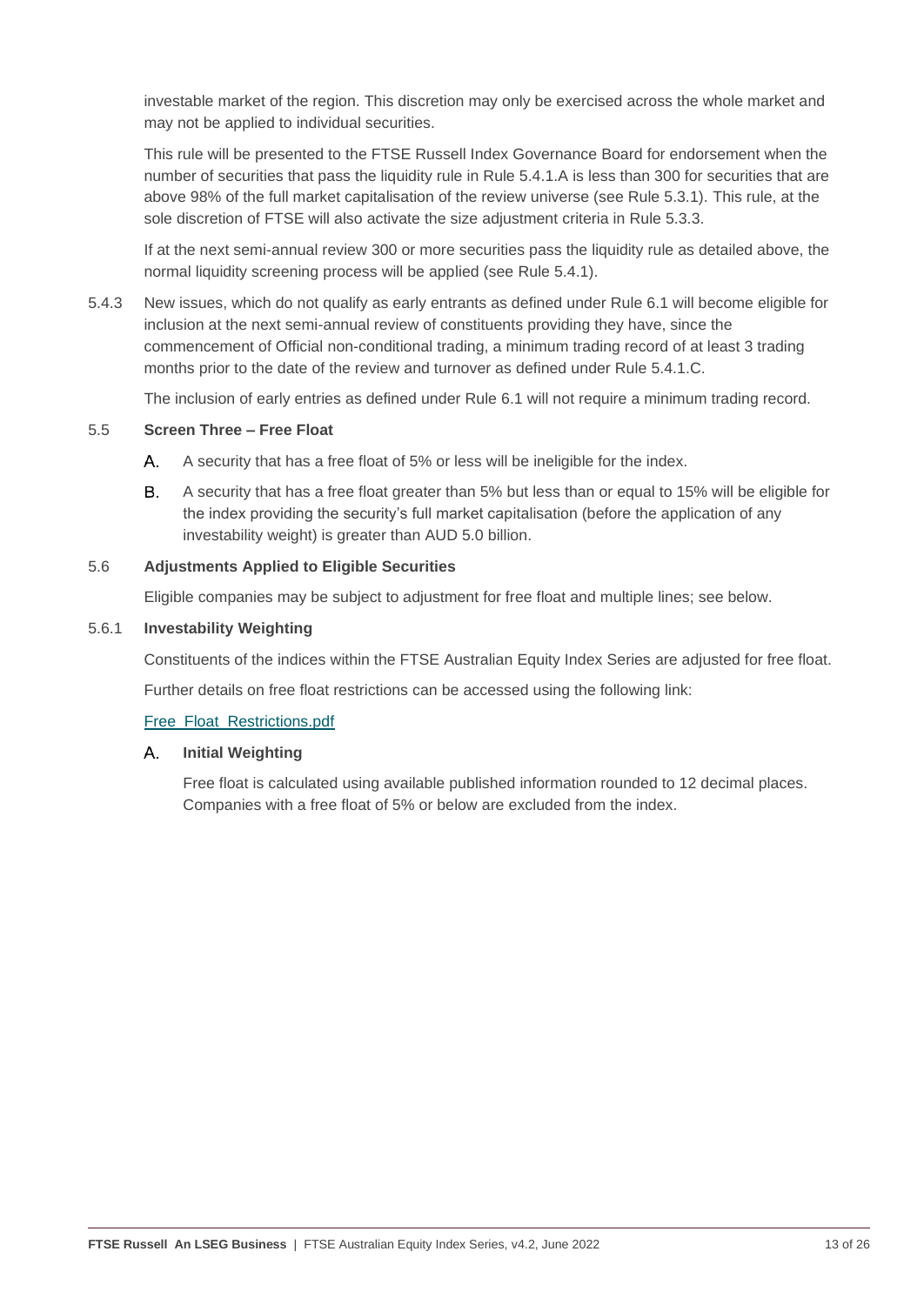#### 5.6.2 **Multiple Lines**

Where there are multiple lines of equity capital in a company, all are included and priced separately, provided that at the FTSE Australia All-Share Index semi-annual review:

- The line passes all screens (see Rules 5.3 to 5.6).
- The secondary line's full market capitalisation is greater than 12% of the full market capitalisation of the company's main line. Should the market value of a secondary line that is already a constituent of the Index Series fall below 10% at the next semi-annual review, the secondary line is deleted from the index.
- All partly-paid classes of equity are priced on a fully-paid basis if the calls are payable at known future dates. Those recognised as being "permanently partly-paid" are priced on a partly-paid basis.

#### 5.7 **Rules for Insertion and Deletion at the Periodic Review**

- 5.7.1 The rules for inserting and deleting securities at the periodic review are designed to provide stability in the selection of constituents of the indices within the FTSE Australian Equity Index Series while ensuring that such indices continue to be representative of the market by including or excluding those securities which have risen or fallen significantly.
- 5.7.2 A security will be inserted at the periodic review if it rises above the position stated below for the relevant index when the eligible securities for each index in the FTSE Australian Companies Index Series are ranked by full market capitalisation:

| FTSE Australia 100 Index | $\sim$        | Risen to 80 <sup>th</sup> or above  |
|--------------------------|---------------|-------------------------------------|
| FTSE Australia 200 Index | $\sim$ $\sim$ | Risen to 170 <sup>th</sup> or above |
| FTSE Australia 300 Index | $\sim$        | Risen to $240th$ or above           |

5.7.3 A security will be deleted at the periodic review if it falls below the position stated below for the relevant index when the eligible securities for each index in the FTSE Australian Companies Index are ranked by market capitalisation:

| FTSE Australia 100 Index | $\sim$ | Fallen to 121 <sup>st</sup> or below |
|--------------------------|--------|--------------------------------------|
| FTSE Australia 200 Index | $\sim$ | Fallen to 231 <sup>st</sup> or below |
| FTSE Australia 300 Index | $\sim$ | Fallen to 361 <sup>st</sup> or below |

- 5.7.4 Companies deleted from the FTSE Australia 200 Index at the periodic review that are not included in the FTSE Australia 100 Index will be included in the FTSE Australian Small Cap Companies Index. Companies added to the FTSE Australia 200 Index at the periodic review that are not deleted from the FTSE Australia 100 Index will be deleted from the FTSE Australian Small Cap Companies Index.
- 5.7.5 A constant number of constituents will be maintained for the FTSE Australia 100 Index, FTSE Australia 200 Index and FTSE Australia 300 Index. Where a greater number of companies qualify to enter an index than those dropping out (see Rules 5.7.2 and 5.7.3), the lowest ranking constituents presently included in the index will be deleted to ensure that an equal number of companies are inserted and deleted. Likewise, where a greater number of companies are dropping out than those qualifying to enter (see Rules 5.7.2 and 5.7.3), the securities of the highest ranking excluded companies will be inserted to match the number of companies being deleted at the periodic review.
- 5.7.6 A constant number of constituents will not be maintained for the FTSE Australian Small Cap Companies Index and the FTSE Australia All-Share Index. The exact size of the FTSE Australia All-Share is reviewed by FTSE with advice form the FTSE Russell Asia Pacific Regional Equity Advisory Committee (see Rules 5.3 and 5.7.9) semi-annually at its meeting in March and September and will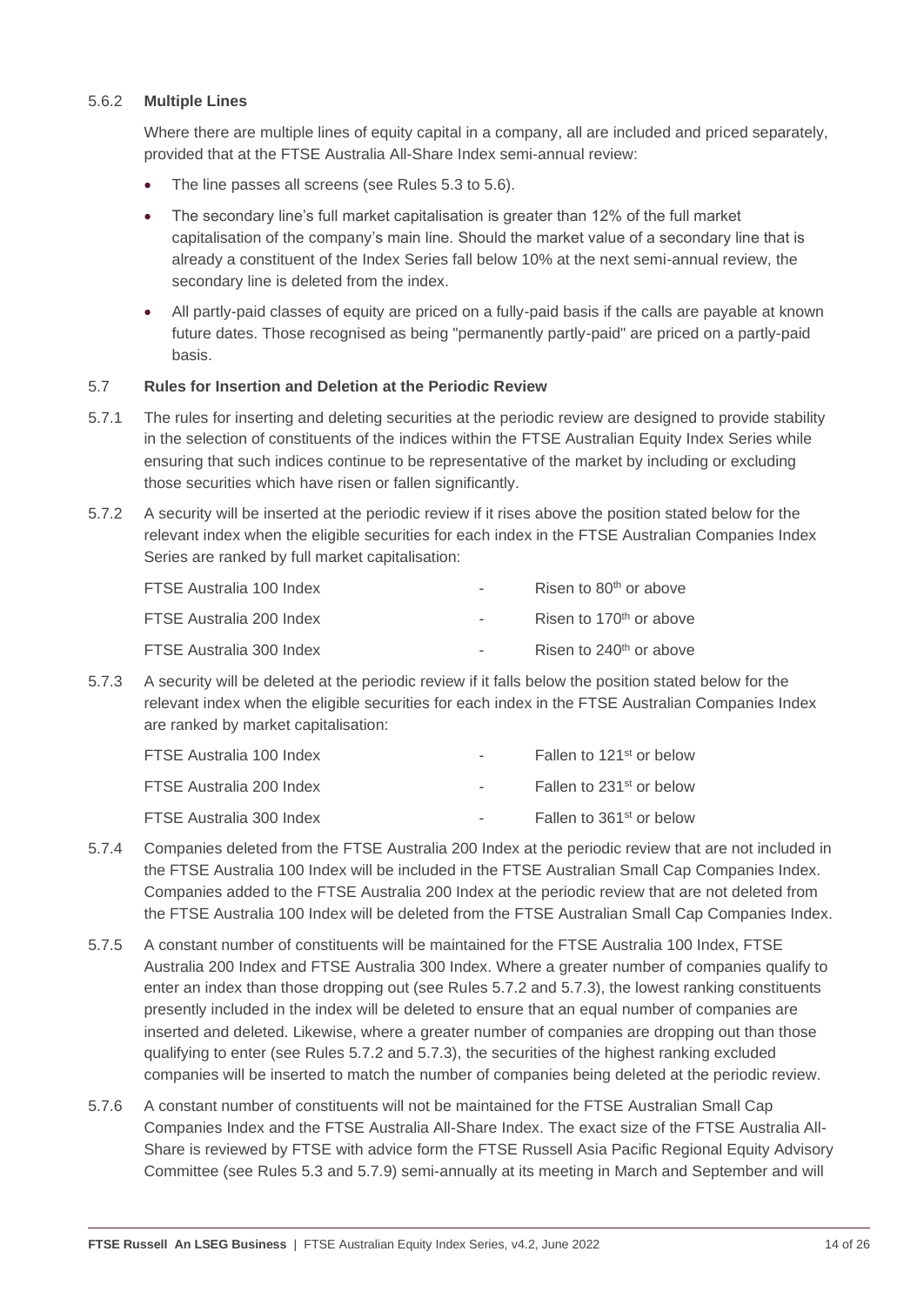become effective on the next trading day after the third Friday in the review month. Securities which fall out of the FTSE Australian Small Cap Companies Index due to suspension, takeover, etc. (see Section 6) will not be replaced, nor will a constituent of the index be removed to accommodate new issues or new companies arising from restructuring of constituents, etc.

- 5.7.7 The FTSE Australian Small Cap Companies Index will consist of those companies too small to be constituents of the FTSE Australia 200 Index, but which are in the FTSE Australia All-Share Index. The FTSE Australia All-Share Index will consist of all constituents in the FTSE Australia 200 Index and the FTSE Australian Small Cap Companies Index.
- 5.7.8 Companies which are large enough to be constituents of the FTSE Australia All-Share Index (see Rules 5.3, and 5.7.9) but do not pass the liquidity test (see Rule 5.4) shall not be included in any index in the FTSE Australian Equity Index Series. At the next semi-annual review they will be retested against all size and investability screens.
- 5.7.9 Where a company is deleted from FTSE Australia 100 Index, FTSE Australia 200 or FTSE Australia 300 Index after the announcement of the index review but before the periodic changes have been implemented, the vacancy will not be filled until the next semi-annual review.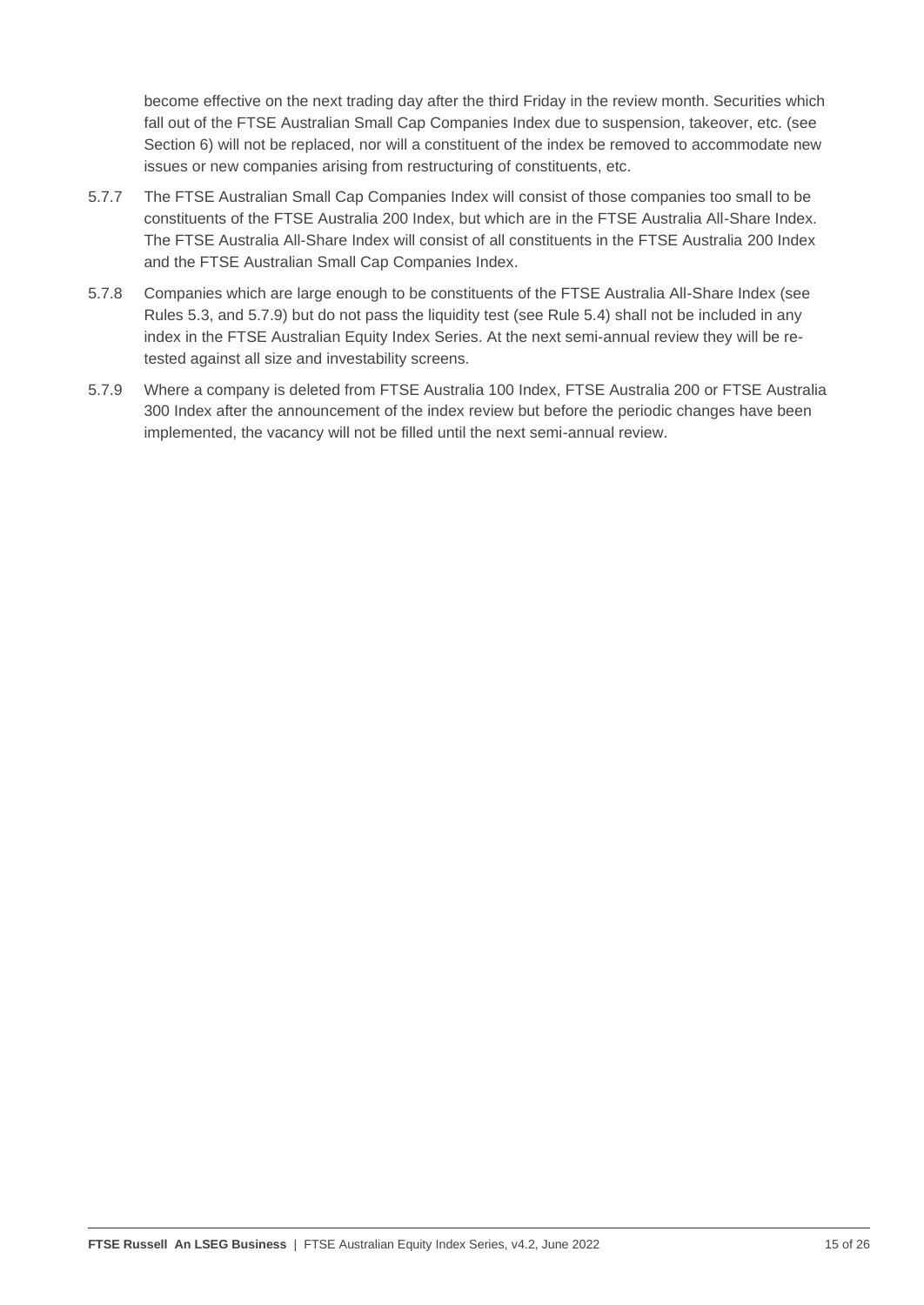

## **Changes to Constituents Companies**

#### <span id="page-15-0"></span>**6.0 Changes to Constituents Companies**

#### 6.1 **New Issues**

6.1.1 Where a company, whether an existing constituent or not, undertakes an Initial Public Offering (IPO) of a new equity security, that security will be eligible for fast entry inclusion to the FTSE Australian Equity Index Series if its full market capitalisation amounts to 1.0% or more of the full capitalisation of the FTSE Australia All-Share Index using the closing price on the first day pf trading. FTSE will normally decide to include the new equity security as a constituent of FTSE Australia 100 Index, FTSE Australia 200 Index, and FTSE Australia 300 Index after the close of business on the first day of official trading. In all cases, advance notification confirming the timing of the inclusion of the new constituent will be given accordingly. The security which is the lowest ranking constituent of the index will be selected for removal and related indices adjusted.

Please note: Only those shares being offered for sale in the IPO will be included within the index weighting at the time of fast entry inclusion (subject to not being categorised as restricted shares as defined within the Free Float Restrictions document).

- 6.1.2 In the event of the first day of trading occurring during the week of the index review, an eligible fast entrant will be added to the index concurrent with the review effective date.
- 6.1.3 New equity securities which do not qualify for early entry under Rule 6.1.1 but which meet the criteria for eligible securities set out in Section 5 will be eligible for inclusion at the next semi-annual review if large enough to become constituents of the FTSE Australia All-Share Index.
- 6.1.4 Variable, best effort, and direct listing IPOs\* will not be considered for fast entry inclusion since FTSE Russell would be:
	- unable to confirm if the minimum free float requirement has been met; and
	- unable to assign an accurate free float for the purposes of the index calculation.
- 6.1.5 Variable, best effort, and direct listing IPOs will be considered for index inclusion at the next review if, by the review cut-off date, a public disclosure\* (which has been published post IPO) is available confirming the updated shareholder structure. Index inclusion remains subject to meeting all other eligibility criteria. If the post IPO shareholder structure has not been disclosed by the review cut-off date, the evaluation of the company will be deferred to a subsequent review.

\*A public disclosure is typically by way of a company filing, stock exchange notice or shareholding regulatory announcement.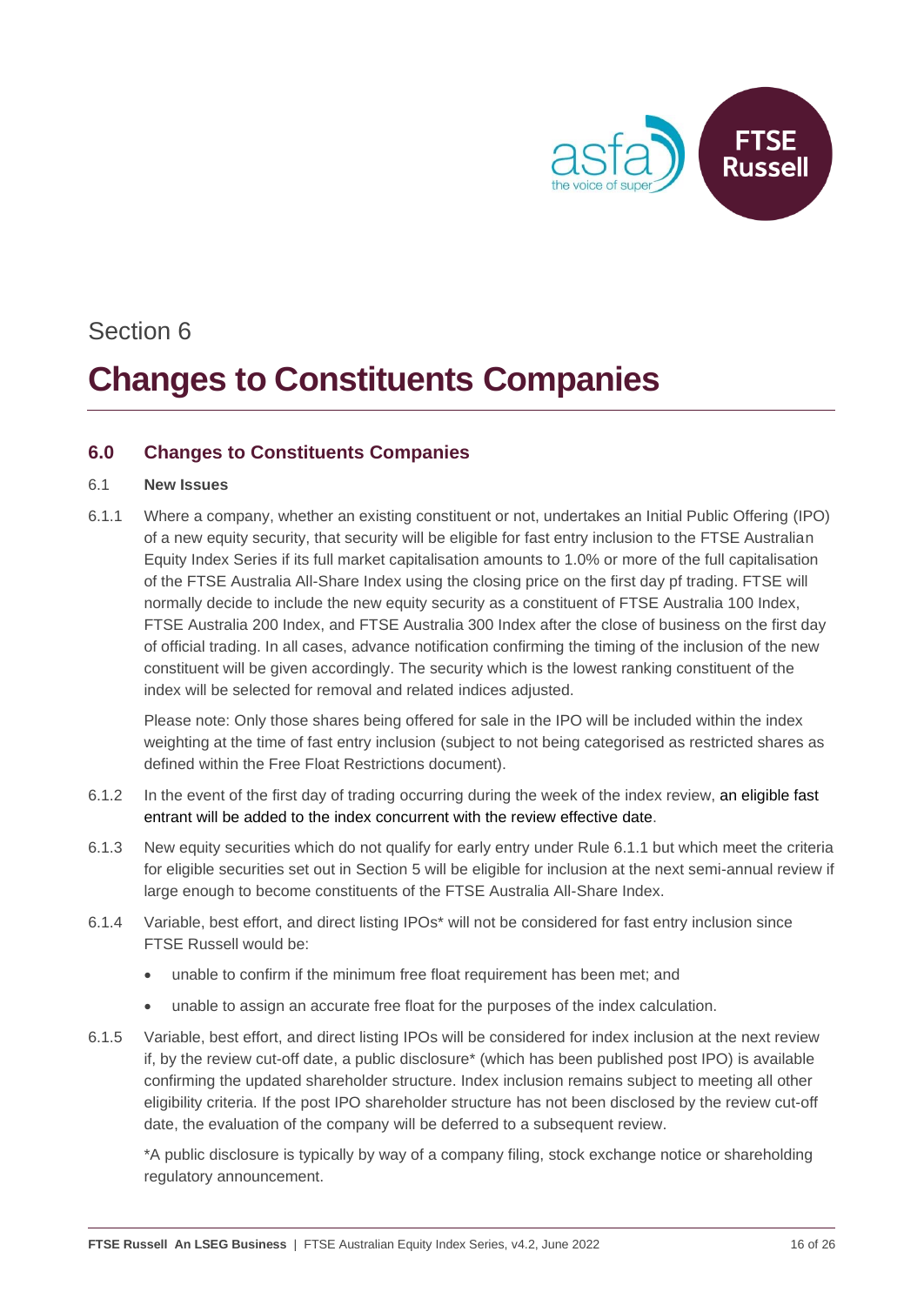6.1.6 If FTSE Russell decides to include a new equity security as a constituent other than as part of the normal periodic review procedure, this decision must be publicly announced at the earliest practicable time.

#### 6.2 **Removal and Replacement**

- 6.2.1 If a constituent is delisted, or ceases to have a firm quotation, or in the opinion of FTSE is no longer a viable constituent as defined by the Ground Rules, it will be removed from the index. In the case of FTSE Australia 100 Index, FTSE Australia 200, and FTSE Australia 300 Index, it will be removed and not replaced until the next semi-annual review.
- 6.2.2 All changes to the FTSE Australia 200 Index and FTSE Australian Small Cap Companies Index are made automatically in the FTSE Australia All-Share Index.
- 6.2.3 In the event where a company has been deleted from the index following a takeover but retains a listing with a float greater than 5% it will be considered for index eligibility as a new issue following a period of 12 months.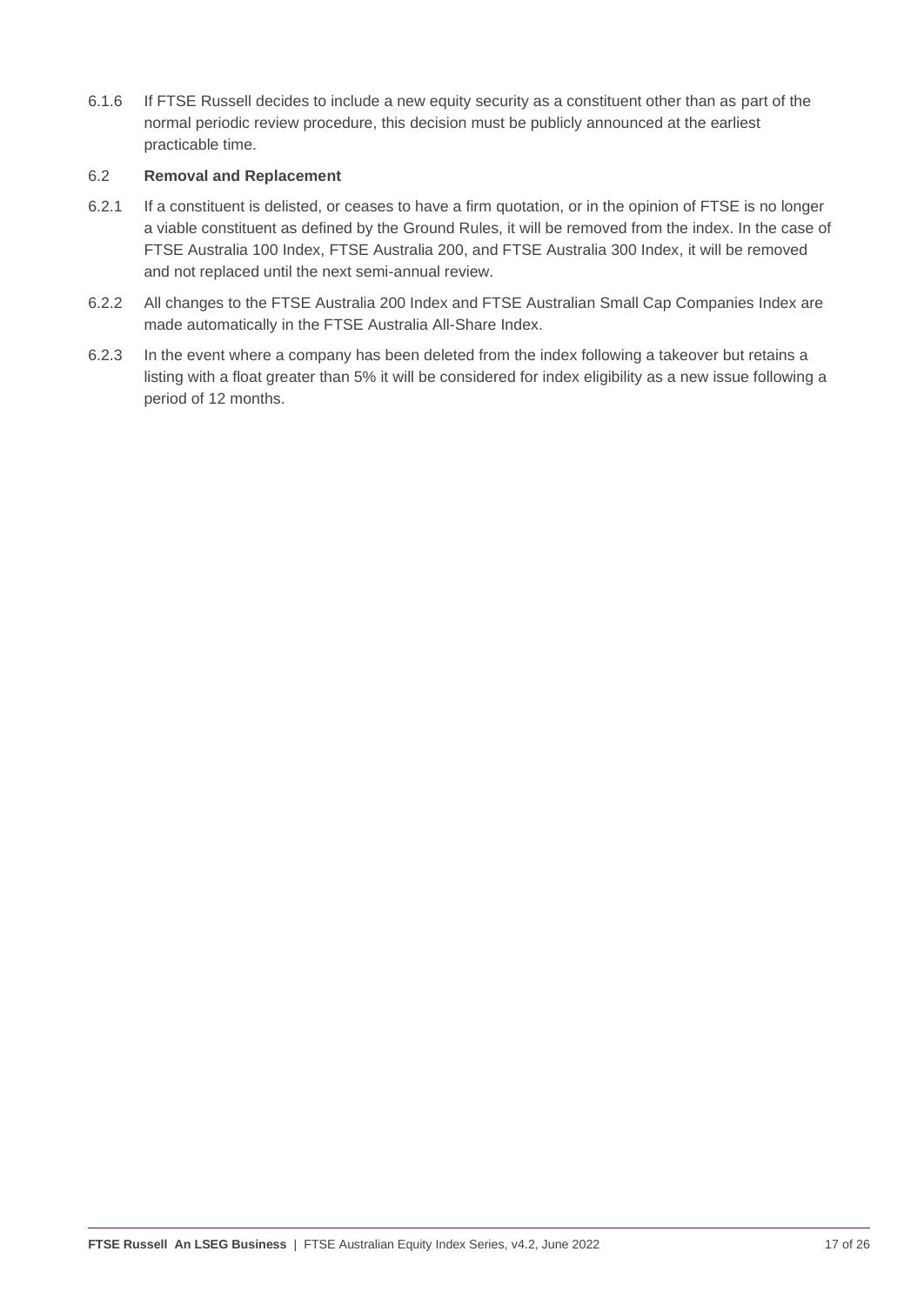

## **Corporate Actions and Events**

#### <span id="page-17-0"></span>**7.0 Corporate Actions and Events**

7.1 Full details of changes to constituent companies due to corporate actions and events can be accessed in the Corporate Actions and Events Guide using the following link:

#### [Corporate\\_Actions\\_and\\_Events\\_Guide.pdf](https://research.ftserussell.com/products/downloads/Corporate_Actions_and_Events_Guide.pdf)

A Corporate 'Action' is an action on shareholders with a prescribed ex date. The share price will be subject to an adjustment on the ex date. These include the following:

- Capital Repayments
- Rights Issues/Entitlement Offers
- **Stock Conversion**
- Splits (sub-division) / Reverse splits (consolidation)
- Scrip issues (Capitalisation or Bonus Issue)

A Corporate 'Event' is a reaction to company news (event) that may impact the index depending on the index rules. For example, a company announces a strategic shareholder is offering to sell their shares (secondary share offer) – this could result in a free float weighting change in the index. Where an index adjustment is required FTSE will provide notice advising of the timing of the change.

#### 7.2 **Shares in Issue**

- 7.2.1 Changes to the number of shares in issue for constituent securities are covered in the Corporate Actions and Events Guide.
- 7.2.2 Off-market buy-backs will be applied to the FTSE ASFA Australia Index Series on the next trading day following the ex-date of the event. A security must be a constituent of the index for at least 45 days prior to the announcement of an off-market buy-back to have the off-market buy-back effects included in the total return calculations of the FTSE ASFA Australia Index Series. The off-market buy-back eligibility date is provided by the security as part of the buy-back announcement terms

#### 7.3 **Investability Weightings**

7.3.1 Changes to free float for constituent securities are covered in the Corporate Actions and Events Guide.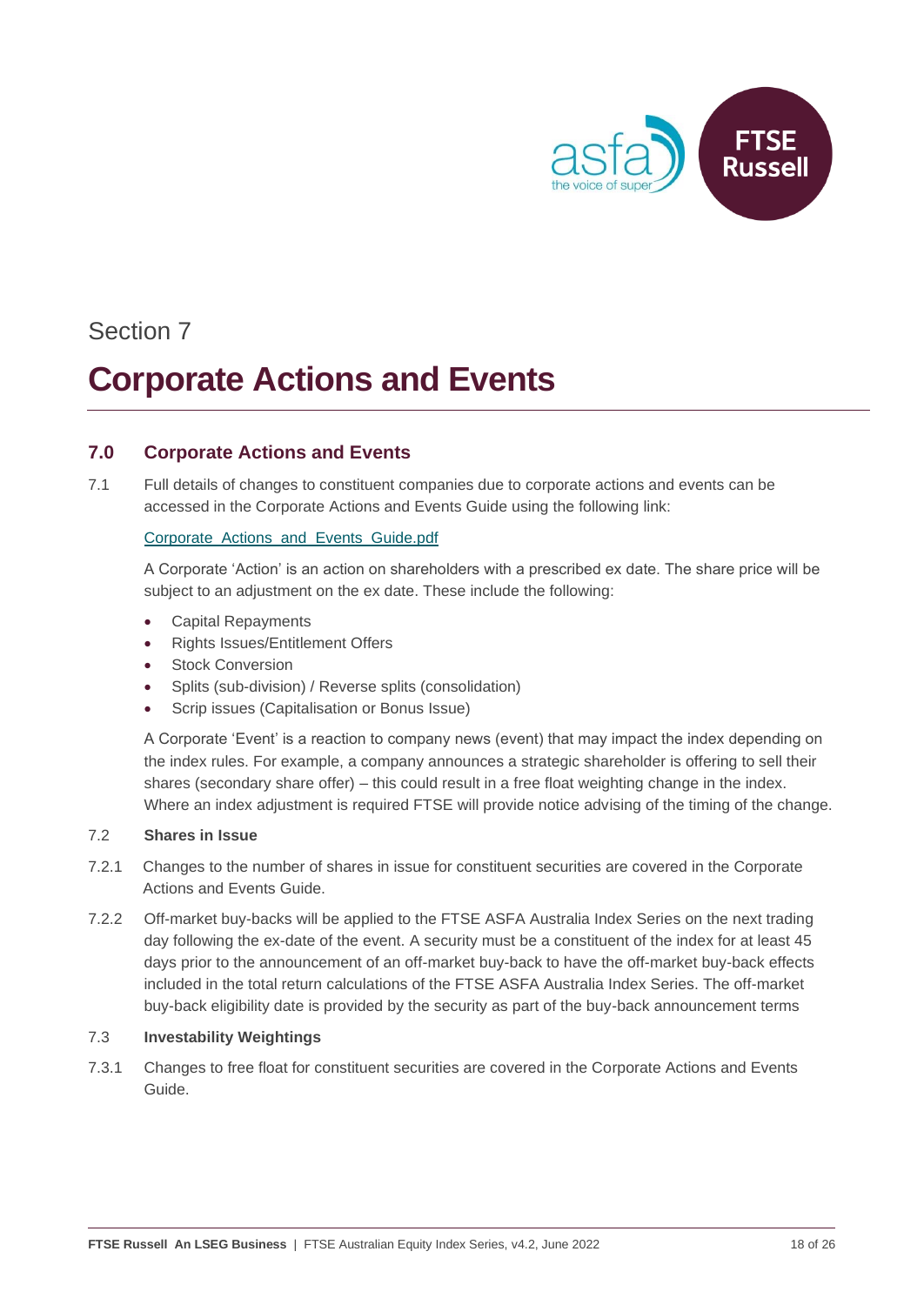#### 7.4 **Mergers, Restructuring, and Complex Takeovers**

- 7.4.1 If the effect of a merger or takeover is that one constituent in the FTSE Australia 100 Index, FTSE Australia 200 Index, or FTSE Australia 300 Index is absorbed by another, the resulting company will remain a constituent of the appropriate index, and a vacancy will be created. This vacancy will not be filled until the next semi-annual review.
- 7.4.2 If a constituent company in the FTSE ASFA Australia 100 Index, FTSE ASFA Australia 200 Index, or FTSE ASFA Australia 300 Index is taken over by a non-constituent company, the original constituent will be removed. The company resulting from the takeover will enter the index if it meets the inclusion eligibility requirement. If the resulting company is ineligible for inclusion the vacancy will be filled at the next semi-annual review.
- 7.4.3 If a constituent company is split so as to form two or more companies, then the resulting companies will remain in their respective index until the next semi-annual review.

#### 7.5 **Suspension of Dealing**

Suspension of dealing rules can be found within the Corporate Actions and Events Guide.

7.5.1 If the procedure detailed in Rules 7.4 results in the removal of a constituent of the FTSE Australia 100 Index, FTSE Australia 200 Index, or FTSE Australia 300 Index, the constituent will not be replaced until the next semi-annual review.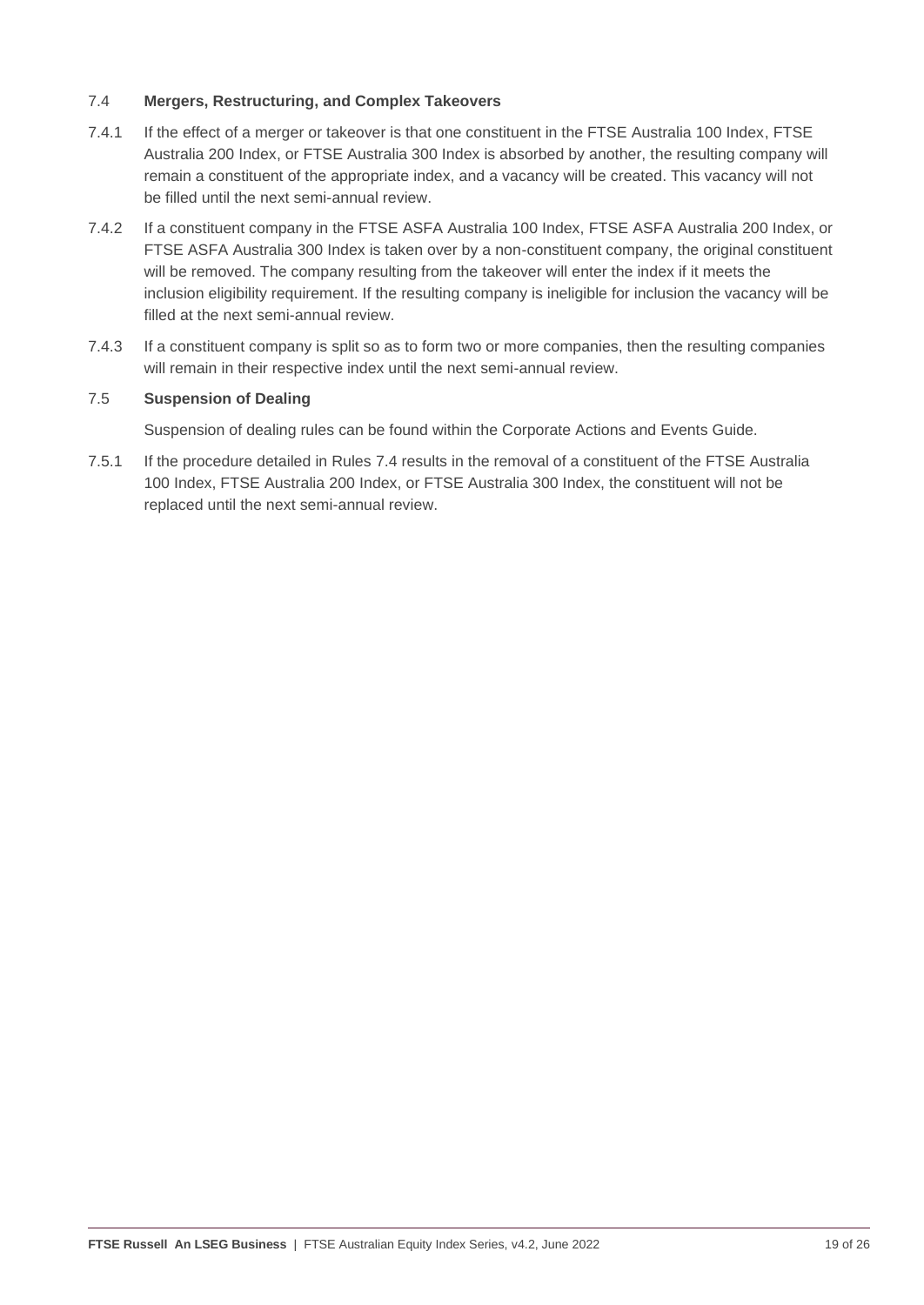

## **Industry Classification Benchmark (ICB)**

### <span id="page-19-0"></span>**8.0 Industry Classification Benchmark (ICB)<sup>5</sup>**

#### 8.1 **Classification Structure**

- 8.1.1 The FTSE ASFA Australia Index Series constituents are classified into Industries, Supersectors, Sectors and Subsectors, as defined by the Industry Classification Benchmark (ICB).
- 8.1.2 Details of the Industry Classification Benchmark are available from FTSE Russell and published on the FTSE Russell website [\(www.ftserussell.com\)](http://www.ftserussell.com/) and can be accessed using the following link:

[Industry Classification Benchmark](https://www.ftserussell.com/products/indices/icb)

<sup>&</sup>lt;sup>5</sup> FTSE indices migrated to the new ICB classification system in March 2021.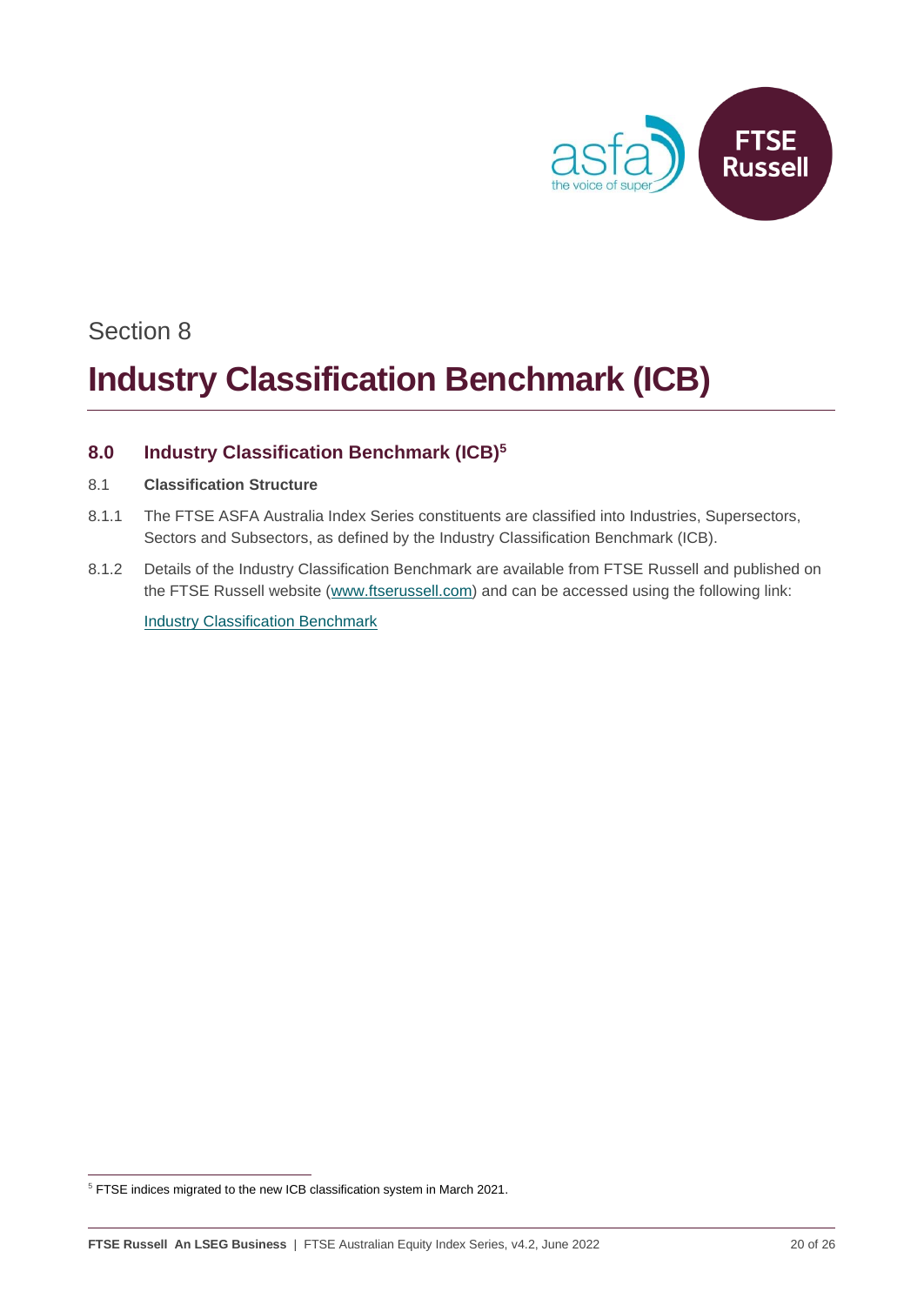

# **Algorithm and Calculation Method**

#### <span id="page-20-0"></span>**9.0 Algorithm and Calculation Method**

#### 9.1 **Prices**

- 9.1.1 FTSE Russell may remove a security from the FTSE Australian Equity Index Series should it consider that 'accurate and reliable' prices are not available.
- 9.1.2 The FTSE Australian Equity Index Series uses the Australia Securities Exchange official closing prices for the end-of-day index calculation.
- 9.1.3 Refinitiv prices are used in the real-time index calculations.

#### 9.2 **Dividend Treatment**

- 9.2.1 Cash dividends are included in the total return calculations of the FTSE Australian Equity Index Series based on their ex-dividend dates.
- 9.2.2 Special cash dividends are included in the total return calculations of the FTSE Australian Equity Index Series based on their ex-dividend dates. The treatment of special dividends in the index calculations mirrors that of the Australia tax office.
- 9.2.3 The imputation (franking) credits attached to dividend distributions are included in the tax adjusted total return calculations of the FTSE ASFA Australia Index Series but not in the standard total return calculations of the FTSE Australian Companies Index Series.

#### 9.3 **Off-Market Buy-Back Calculation**

- 9.3.1 In their simplest form off-market buy-backs have two main components: a capital component (the difference in the buy-back price and the originally purchase price), and an income component (the income received from the attached franking). For the tax-adjusted indices under the FTSE ASFA Australia Index Series, FTSE Russell will:
	- adjust the capital index to take into account the loss in value of the shares due to the discounted buy-back, and;
	- adjust the total return index for the after-tax proceeds from both sources of franked dividends and capital gain/loss.
- 9.3.2 A security must be a constituent of the index for at least 45 days prior to the announcement of an offmarket buy-back to have the off-market buy-back effects included in the total return calculations of the FTSE ASFA Australia Index Series.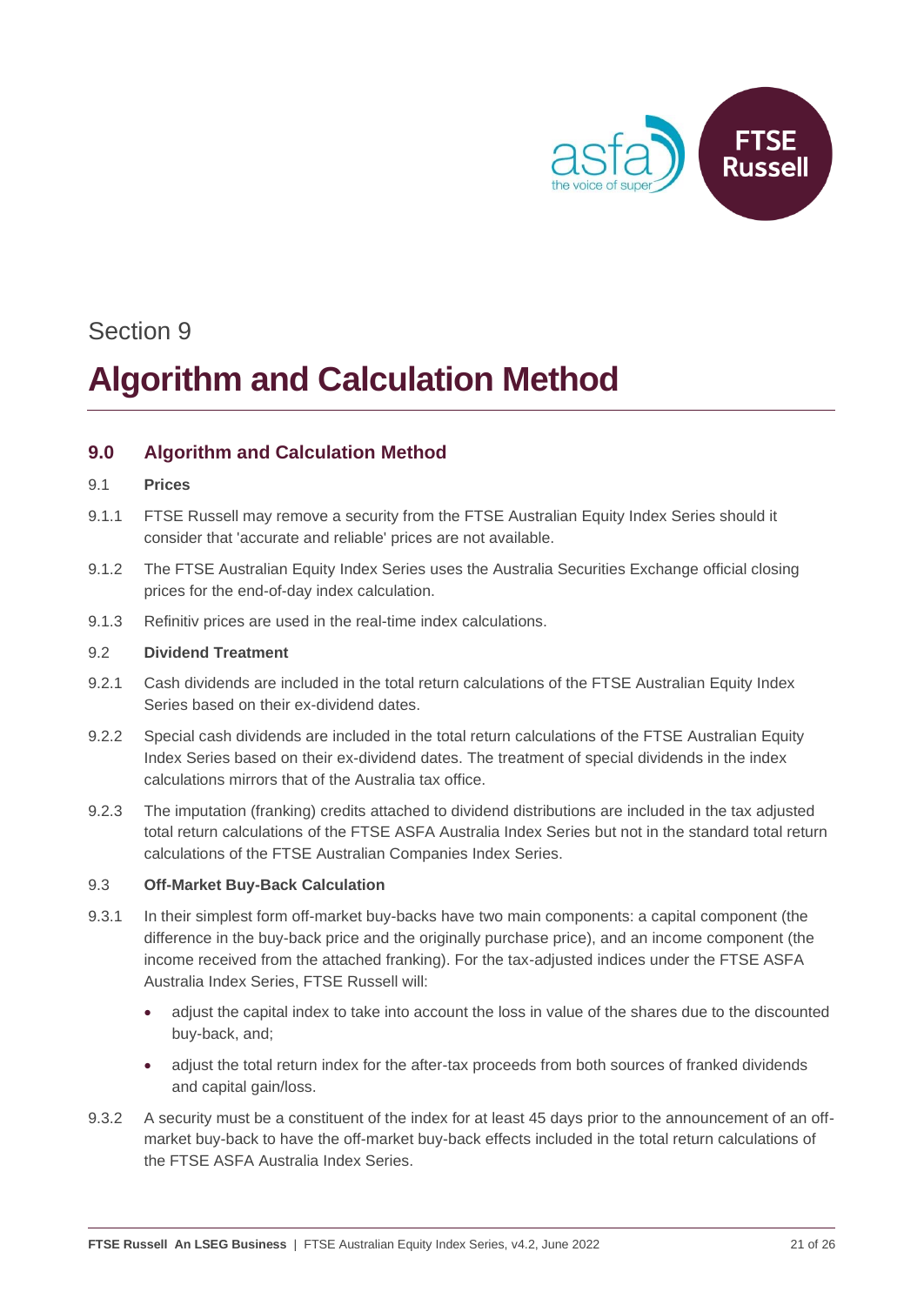- 9.3.3 In the FTSE ASFA Australia ex Off-Market Buy-Back Indices and indices within the FTSE Australian Companies Index Series, off-market buy-backs will be applied in the index calculation at the same time as in the tax-adjusted indices. However, the index calculation will be in line with on-market buybacks whereby the buy-back shares are removed at the official closing price of the security.
- 9.3.4 Once a security passes the holding period requirement to determine whether the index will participate in the off-market buy-back we then calculate the income component of the buy-back**,** where  $p_{bbi,t}$  is the buy-back price,  $f x_{i,t}$  the exchange rate used to convert from the currency of the price/dividend to the base currency of the index,  $cc_{i,t}$  the capital component,  $p_{fc,i,t}$  the associated buy-back franking credit,  $d_{bb,i,t}$  the assumed fully franked dividend,  $m t_t$  the marginal tax rate, and  $k_t$ the corporate tax rate for security  $i$  at time  $t$ .

$$
income\_proceeds_{i,t} = d_{bb,i,t} + p_{fc,i,t} - (d_{bb,i,t} + p_{fc,i,t}) * mt_t
$$
\n
$$
(1)
$$

Where  $d_{bb,i,t} = p_{bbi,t} * fx_{i,t} - cc_{i,t}$  and  $p_{fc,i,t} = \frac{d_{bbi,t}}{(1-k)}$  $\frac{u_{\text{bbl},t}}{(1-k_t)}-d_{\text{bbl},t}$ 

We then calculate the capital gains component of the buy-back where  $p_{tax,i,t}$  is the tax value of the share,  $n_{i,t}$  is the nominal capital gain/loss on disposal of the share,  $cg_{disc,i,t}$  is the capital gains discount factor, and  $p_{cost,i,t}$  the cost base of the off-market buy-back assuming the share was bought 12 months prior to the buy-back date that allows the holder to receive a capital gains tax discount. The buy-back date is the date where we receive confirmation from the company of the number of shares that have been successfully bought back and at what price.

$$
capital\_proceeds_{i,t} = cc_{i,t} - n_{i,t} * (1 - cg_{disc,i,t}) * mt_t
$$
\n(2)

Where 
$$
n_{i,t} = cc_{i,t} + p_{tax,i,t} - p_{bbi,t} * fx_{i,t} - p_{cost,i,t} * fx_{i,t}
$$

When there is an off-market buy-back and the company was not an index member 12 months prior to the buy-back confirmation date then in the buy-back calculation the capital gains tax discount,  $cg_{disc,i,t}$  is zero, and  $p_{cost,i,t}$  the adjusted closing price one day prior to the constituent entering the index.

The total after tax proceeds,  $\,{\it total\_proceeds_{i,t}},$  for the off-market buy-back is then calculated as:

$$
total\_proceeds_{i,t} = income\_proceeds_{i,t} + capital\_proceeds_{i,t}
$$
 (3)

The off-market buy-back is then incorporated into the index calculation via  $XB_t$ , the buy-back index points, on the next trading day following the buy-back date. Let  $s_{bb,i,t}$  be the buy-back shares,  $iw_{i,t}$ the investability weight for security i and  $Divisor_t$  the index divisor.

$$
XB_t = \frac{\sum_{i} \left( total_{proceeds_{i,t}} - p_{BBi,t} \right) * fx_{i,t} * s_{bb,i,t} * iw_{i,t}}{Divisor_t}
$$
\n
$$
(4)
$$

Where the  $Divisor_t$  calculation is shown in equation 6.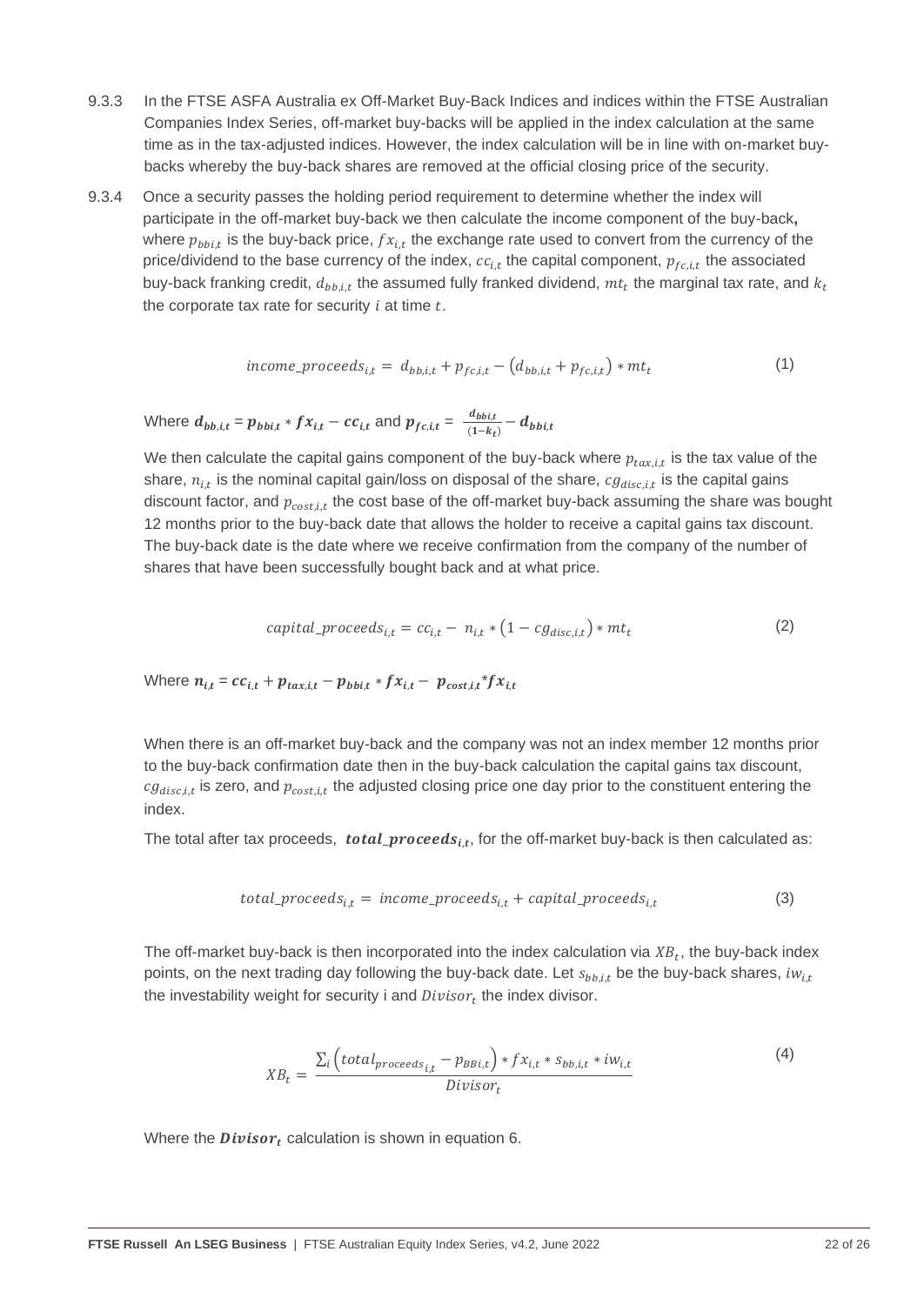#### 9.4 **Capital Index Calculation**

The capital index,  $Cl_t$  is calculated by adjusting the buy-back security's market capitalisation due to the discounted buy-back shares,  $s_{bb,i}$  via the price adjustment factor  $P_{AF,i,t}$  which is then used in the calculation of the index divisor,  $Divisor_t$ , where  $p_{i,t}$  and  $s_{i,t}$  are the share price and index shares of security *i*, respectively*.*

$$
P_{AF,i,t} = \frac{p_{i,t-1} * s_{i,t-1} - p_{bbi,t-1} * s_{bb,i,t-1}}{p_{i,t-1} * (s_{i,t-1} - s_{bb,i,t-1})}
$$
(5)

$$
Divisor_t = \frac{\sum_i (p_{i,t-1} * p_{AF,i,t} * f x_{i,t-1} * s_{i,t} * i w_{i,t})}{C l_{t-1}}
$$
(6)

$$
CI_t = \frac{\sum_{i=1}^{n} (p_{i,t} * fx_t * s_{i,t} * iw_{i,t})}{Divisor_t}
$$
\n(7)

#### 9.5 **Total Return Index Calculation**

Once the buy-back index points and capital index have been calculated we can then calculate the total return index. Let  $X D_t$  the ex-dividend index points,  $d_{i,t}$  the grossed-up dividends per share,  $w t_t$ the withholding tax rate of security  $i$  and  $TRI_t$ , the total return index.

$$
XD_t = \frac{\sum_{i=1}^{n} (d_{i,t} * fx_{t-1} * (1 - wt_t) * s_{i,t} * iw_{i,t})}{Divisor_t}
$$
\n(8)

$$
TRI_t = \frac{CI_t}{CI_{t-1} - (XD_t + XB_t)} * TRI_{t-1}
$$
\n(9)

#### 9.6 **Taxation Treatment**

Total return indices based on the tax brackets of two different categories of investors are calculated. The total return indices take into account taxation on dividend distributions (income tax). Total return indices on each of the index within the FTSE ASFA Australia Index Series are calculated for:

- A tax exempt investor
- A superannuation fund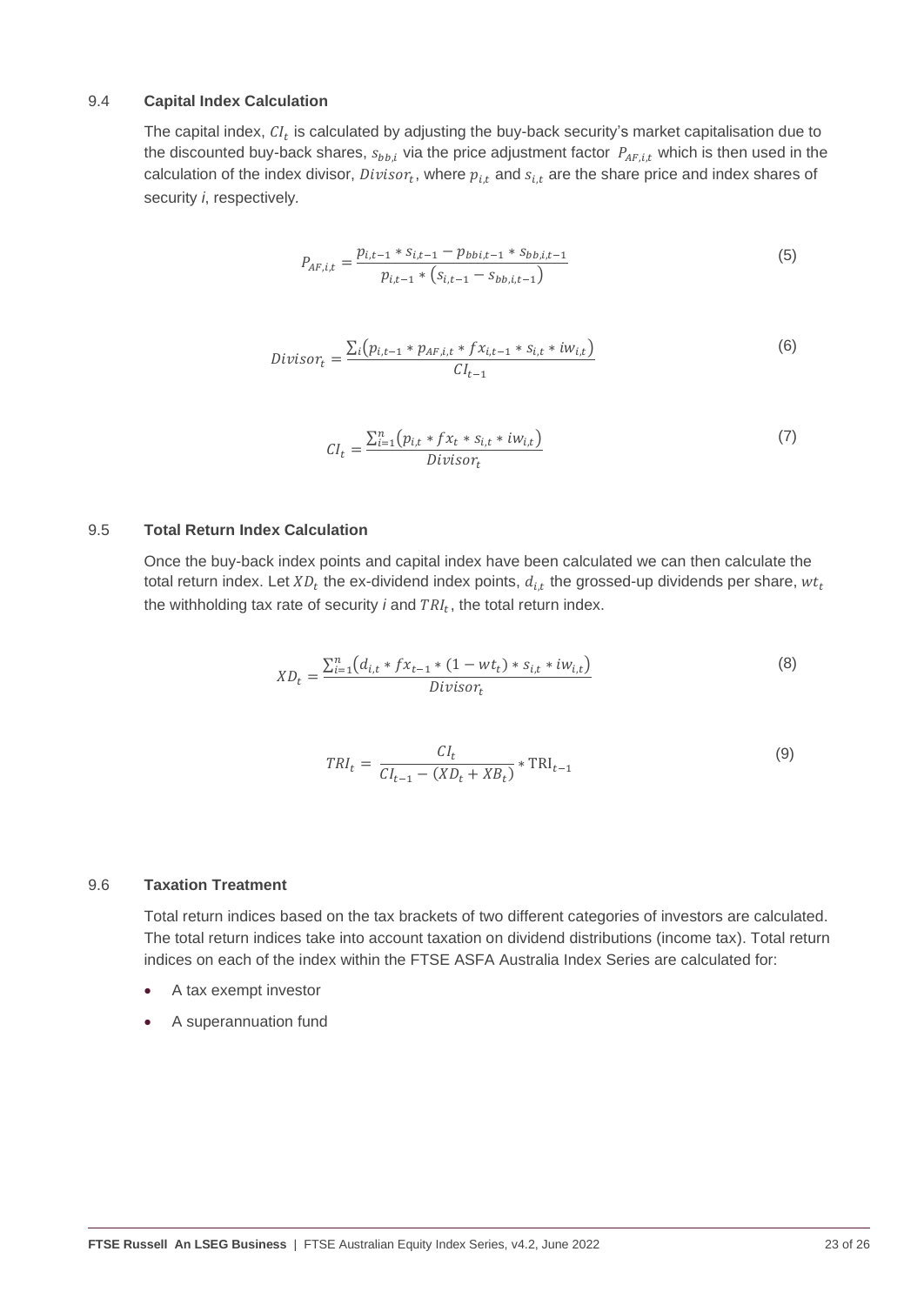

# <span id="page-23-0"></span>**Appendix A: List of Indices**

1. The following indices are calculated as part of the FTSE Australian Equity Index Series:

| <b>FTSE Australian Companies Index Series</b> | <b>FTSE ASFA Australia Index Series</b> |  |  |
|-----------------------------------------------|-----------------------------------------|--|--|
| FTSE Australia All-Share Index                | FTSE ASFA Australia All-Share Index     |  |  |
| FTSE Australia 100 Index                      | FTSE ASFA Australia 100 Index           |  |  |
| FTSE Australia 200 Index                      | FTSE ASFA Australia 200 Index           |  |  |
| FTSE Australia 300 Index                      | FTSE ASFA Australia 300 Index           |  |  |
| FTSE Australian Small Cap Companies Index     | FTSE ASFA Australia Small Cap Index     |  |  |

- 2. The FTSE ASFA Australia Index Series will be calculated using the indices highlighted above for each of the following tax brackets:
	- A tax exempt investor (Tax exempt indices)
	- A superannuation fund (Superannuation indices)
	- A superannuation fund but excludes franking credits (Super dividends indices)
- 3. The FTSE ASFA Australia ex Off-Market Buy-Back Indices will be calculated using the indices highlighted above for each of the following tax brackets:
	- A tax exempt investor (Tax exempt indices)
	- A superannuation fund (Superannuation indices)
- 4. The FTSE ASFA Australia Sector Indices will be calculated on all the indices within the FTSE ASFA Australia Index Series highlighted in items 1, 2, and 3 above, and are based on the Industry Classification Benchmark (ICB).
- 5. The FTSE Australian Companies Sector Indices will be calculated on all the indices within the FTSE Australian Companies Index Series highlighted in item 1 above, and are based on the Industry Classification Benchmark (ICB).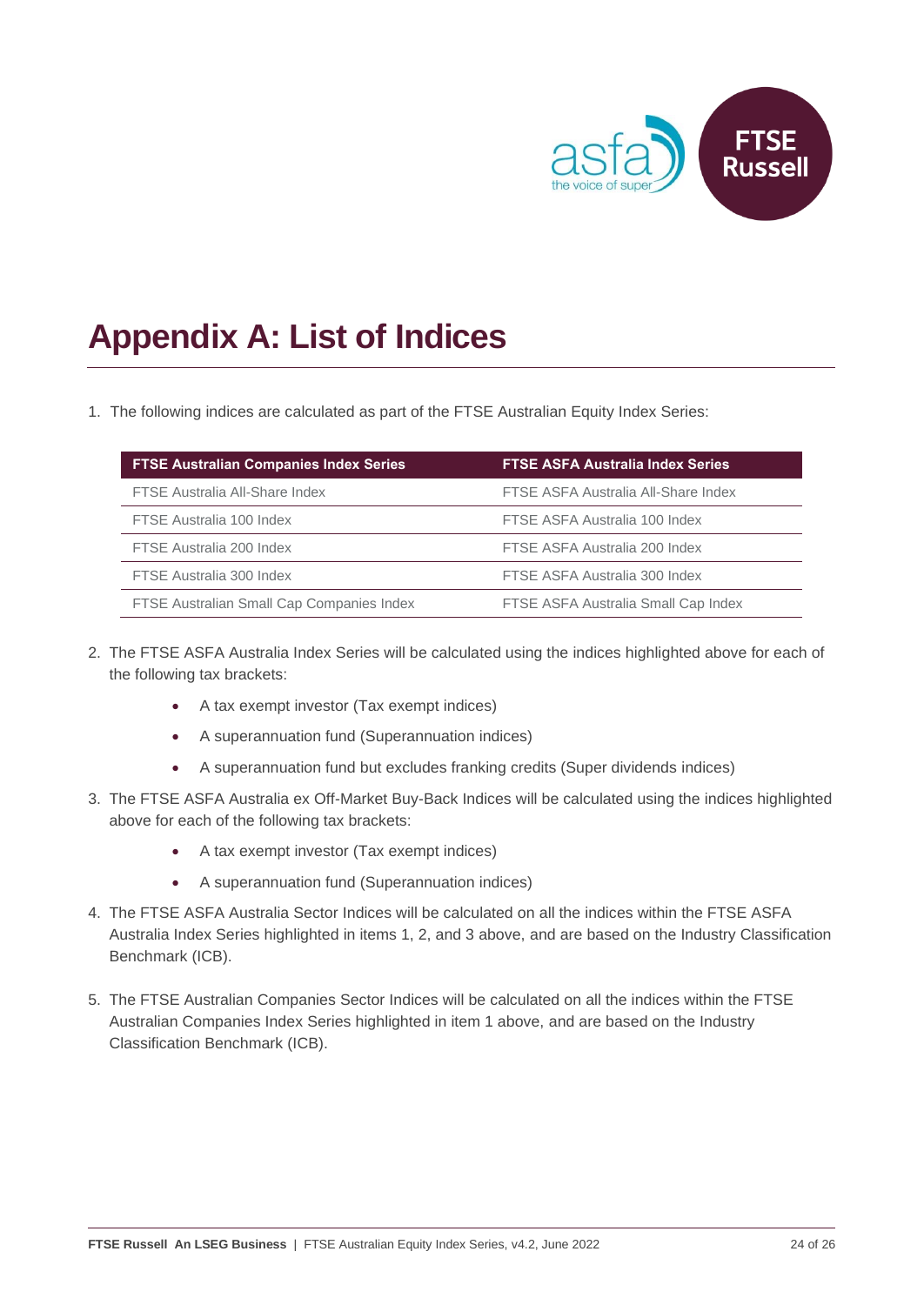

## <span id="page-24-0"></span>**Appendix B: Status of Indices**

1. The indices within the FTSE Australian Equity Index Series are calculated in real time. At any given moment, they may exist in one of the following four states.

#### **A) Firm**

The indices are calculated during Official Market Hours (see Rule 2 below). No message is displayed with the index value.

#### **B) Closed**

- i) Real-time calculations have ceased for the day. The message 'CLOSE' is displayed with the index value.
- ii) The Official Closing Price for indices within the FTSE Australian Equity Index Series will be the Australia Securities Exchange Official Closing Price.

#### **C) Held**

An index has exceeded pre-set real-time operating parameters and the calculation has been suspended pending resolution of the issue. The message 'HELD' is displayed with the last index value.

#### **D) Indicative**

Arises when a situation develops that affects the quality of the constituent prices during calculation. In this case, the index is declared indicative (e.g. normally when a 'fast market' exists). The message 'IND' is displayed with the index value.

2. The real time indices will be calculated during official Australia Stock Exchange trading hours. The indices will open at 10:00 and close at 16:15. The indices will not be calculated on Australian Public Holidays.